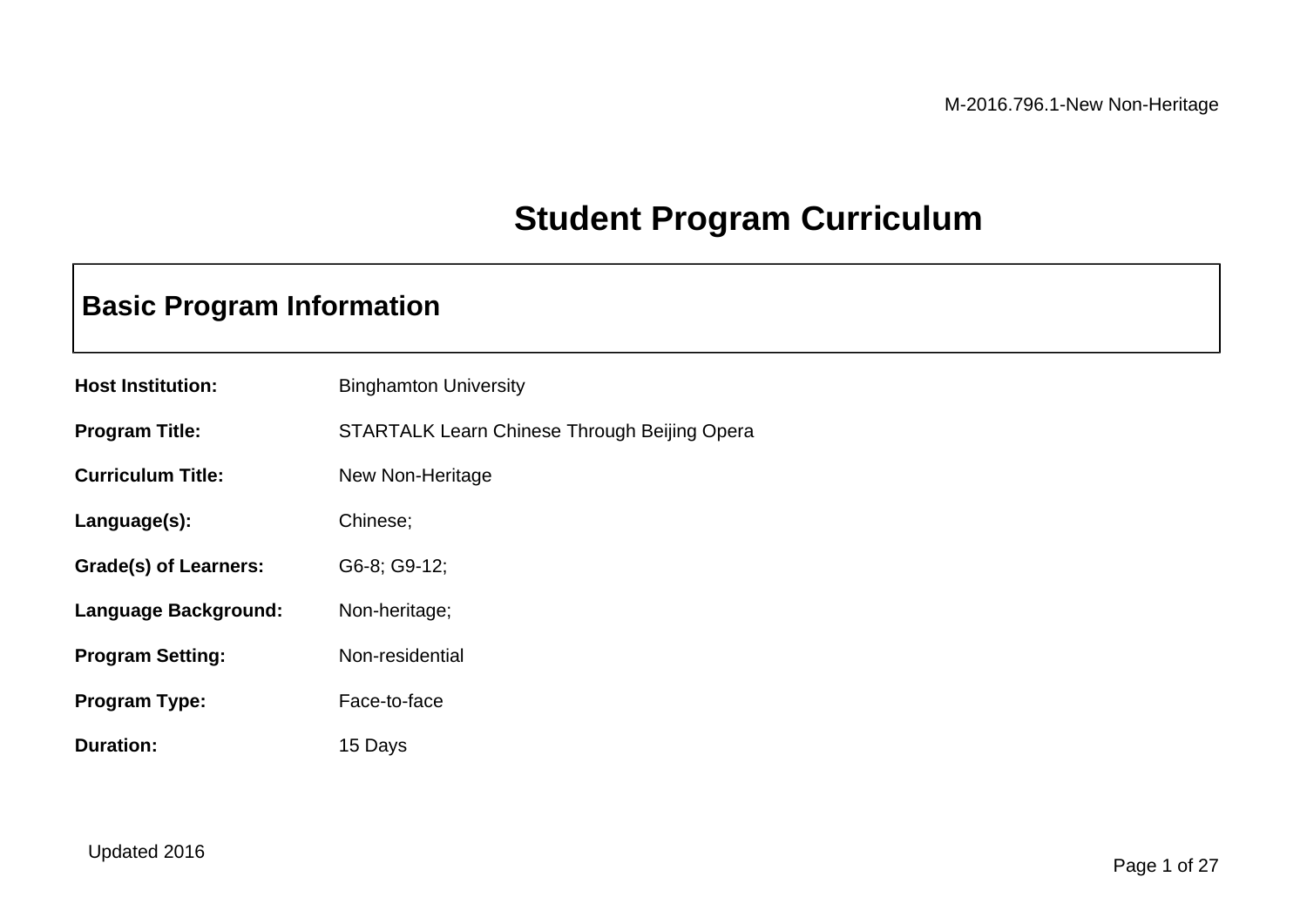**Contact Hours:** 120 Hours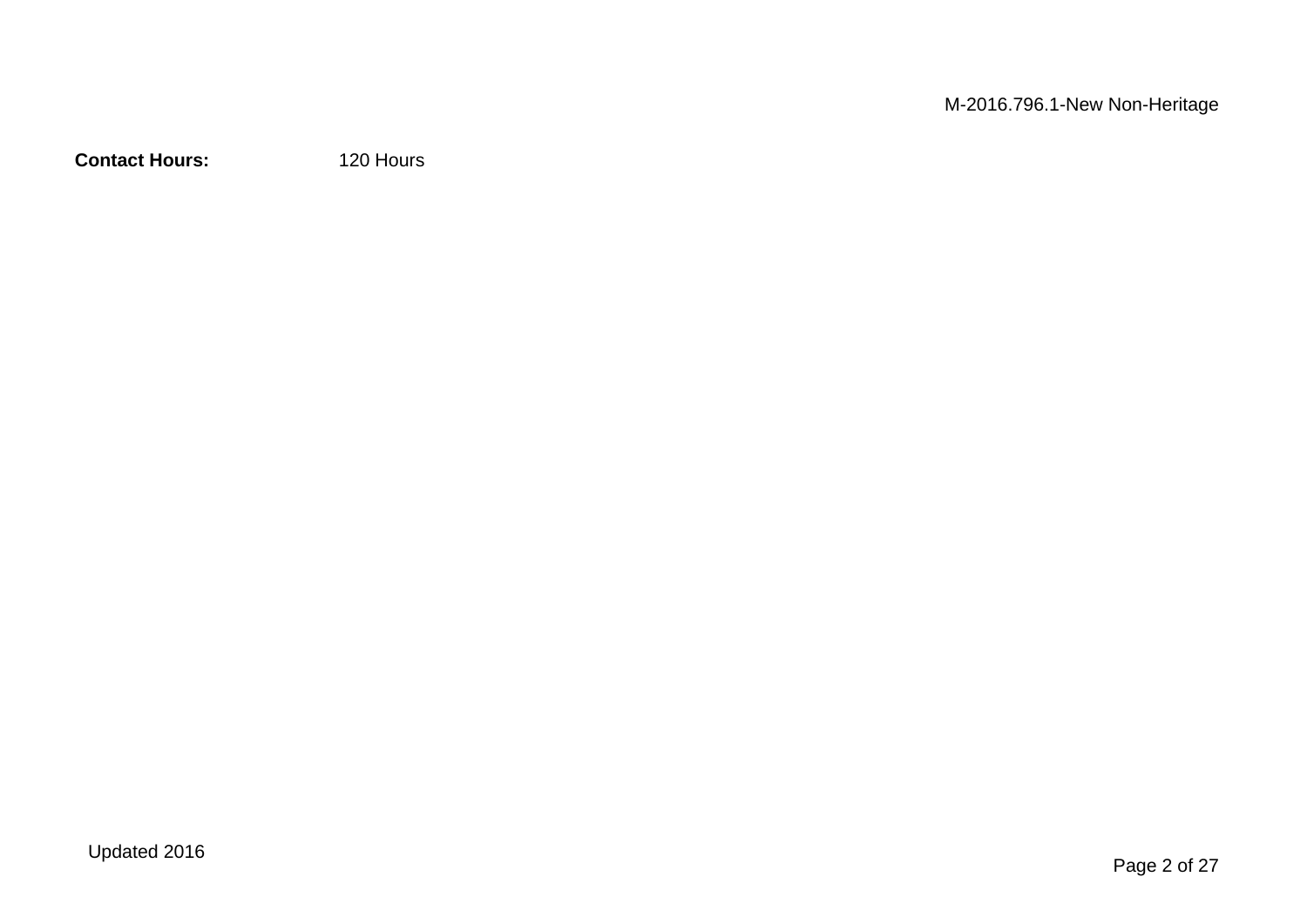# **STAGE 1: What will learners be able to do with what they know by the end of the program?**

### **Target Proficiency/Target Performance**

#### **Target Proficiency Level (by end of program):**

Novice Range

#### **Target Performance Level(s) (during and by end of program):**

Novice Mid, Novice High

#### **Program Overview and Theme**

Through the appreciation and practice of Beijing Opera, students will explore the artistic and realistic aspects of arts in China through a hands-on approach while learning about this unique, traditional performing art. The curricula for all four levels of classes will surround the Beijing Opera Tale of Mulan, while different topics and aspects of Beijing Opera will be selected to best fit the age and language proficiency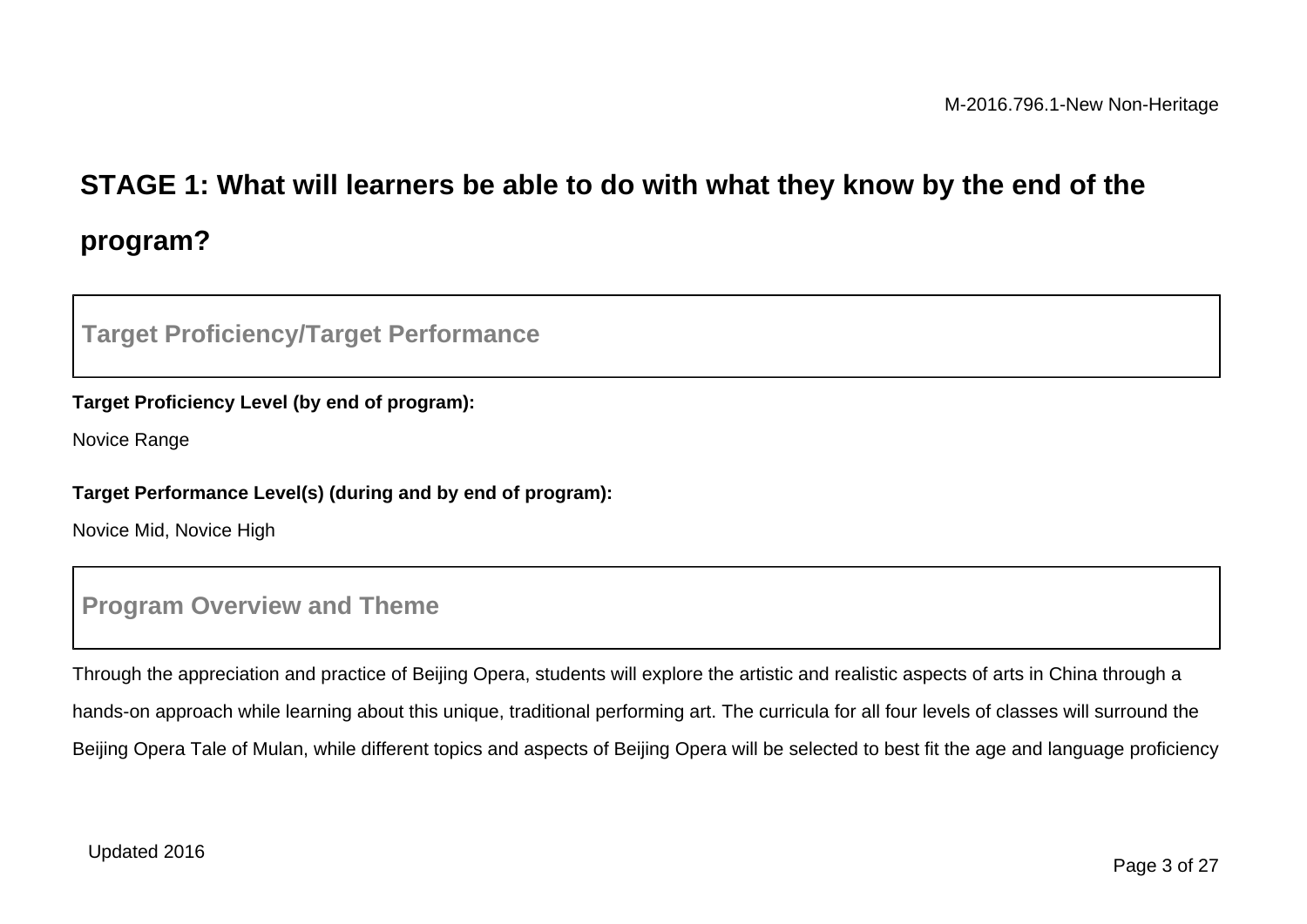level of each class type according to the national standards. People from the local Chinese community will be invited to the final stage production of the Beijing Opera Tale of Mulan. Throughout the program, students will have daily 30-minute chat sessions with a Chinese student on the internet and share their experiences. First, students will learn the names of colors and compare the symbolism of colors in their own culture in juxtaposition with their symbolism in Beijing Opera face painting and Chinese daily life. Second, throughout the program, they will learn names of body parts, facial features, body movements (e.g., martial arts actions) and facial expressions as they practice other non-verbal stage performance skills. Then they will be able to understand and produce simple instructions and comments in performance training. Third, they will learn to introduce and describe Mulan's family and friends as well as their own. Fourth, they will try on, design and make costumes and props and describe them.

### **Learning Goals**

| NCSSFL-ACTFL Global Can-Do Benchmarks                              | <b>Program Can-Do Statements or</b>   |
|--------------------------------------------------------------------|---------------------------------------|
| Be sure to label the mode and proficiency level of each statement. | <b>NCSSFL-ACTFL Can-Do Statements</b> |
| <b>Interpersonal Communication</b>                                 |                                       |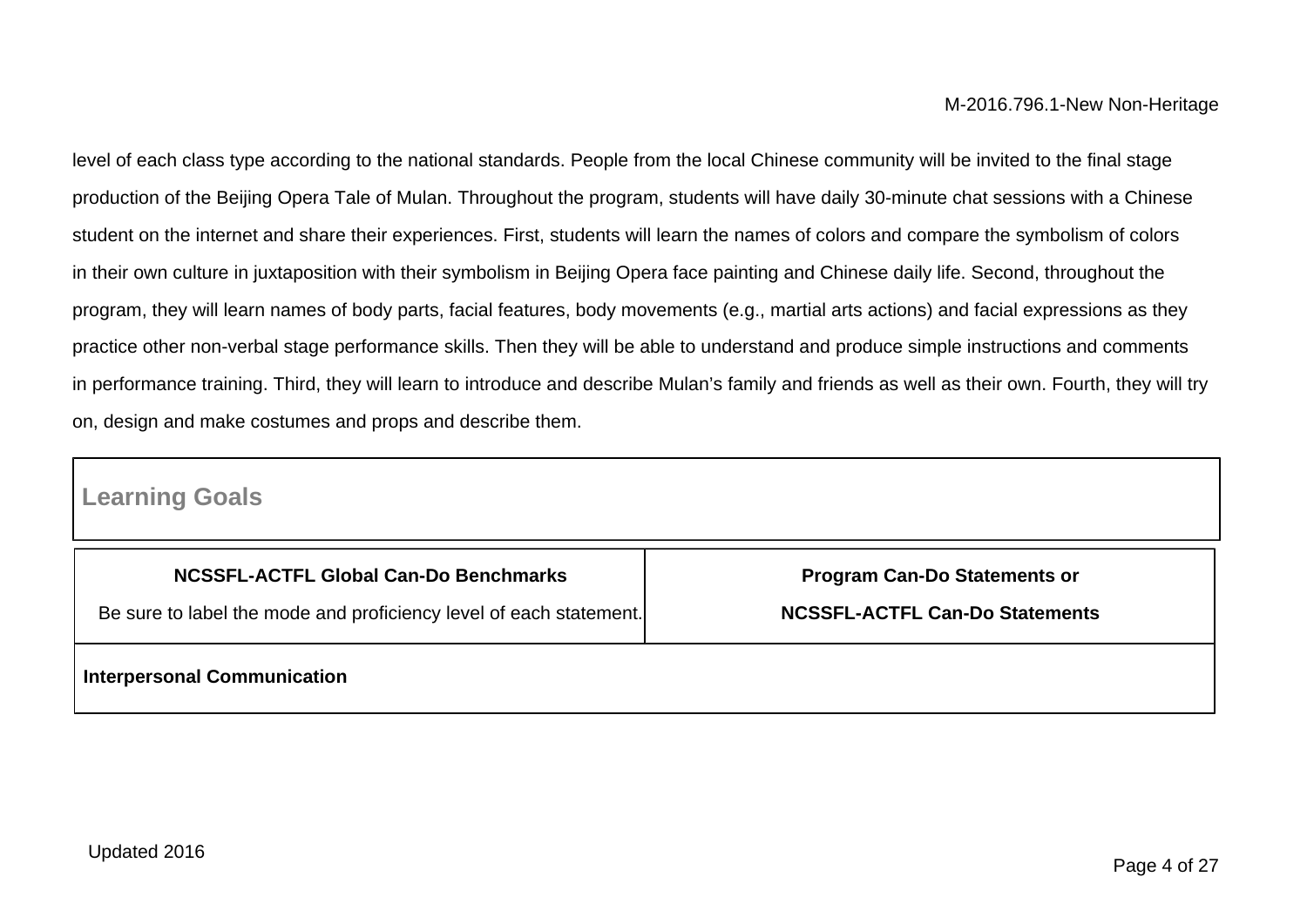(Novice Mid: I can communicate on very familiar topics using a variety of words and phrases that I have practiced and memorized. )(Novice High: I can communicate and exchange information about familiar topics using phrases and simple sentences, sometimes supported by memorized language. I can usually handle short social interactions in everyday situations by asking and answering simple questions. )

| can<br>s by | 1. I can greet and say farewell to others in culturally appropriate<br>ways.                                                                                                                                            |
|-------------|-------------------------------------------------------------------------------------------------------------------------------------------------------------------------------------------------------------------------|
|             | 2. I can ask and answer a variety of questions about likes and<br>dislikes related to colors.                                                                                                                           |
|             | 3. I can ask and answer simple questions about facial features<br>and facial expressions, body parts, body postures, and body<br>movements, including those in martial arts used in Beijing opera<br>stage performance. |
|             | 4. I can communicate basic information about a piece of clothing<br>and talk about likes and dislikes regarding clothes.                                                                                                |
|             | 5. I can exchange basic information about my family and<br>someone's family such as Mulan's.                                                                                                                            |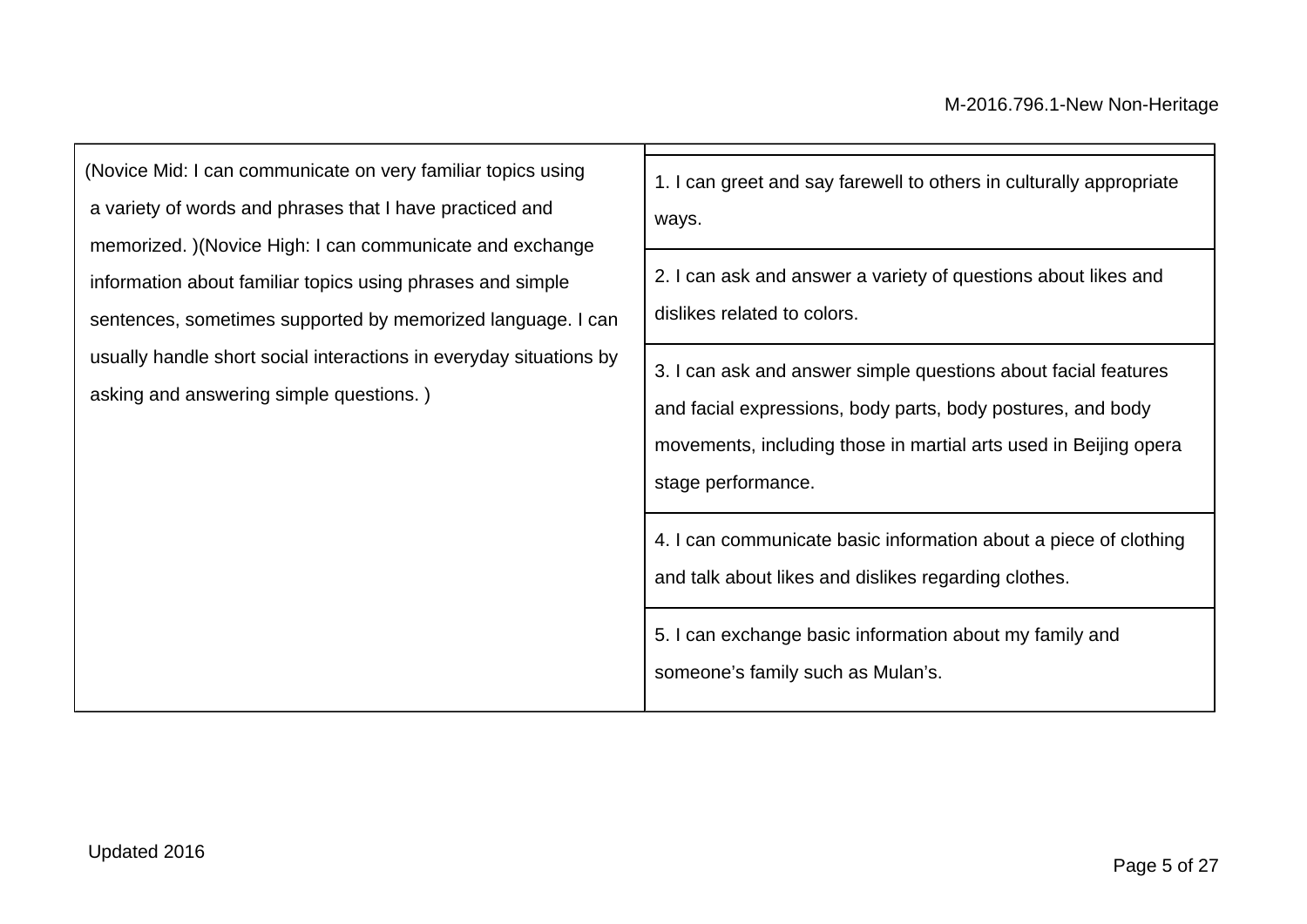| <b>Interpretive Listening</b>                                                                                                                                                                                       |                                                                                                                                                                                                                                                                   |
|---------------------------------------------------------------------------------------------------------------------------------------------------------------------------------------------------------------------|-------------------------------------------------------------------------------------------------------------------------------------------------------------------------------------------------------------------------------------------------------------------|
| (Novice Mid: I can recognize some familiar words and phrases<br>when I hear them spoken.) (Novice High: I can recognize pieces of<br>information and sometimes understand the main topic of what is<br>being said.) | 6. I can understand simple instructions and comments about facial<br>expressions and body movements, including those in martial arts<br>used in Beijing opera stage performance.<br>7. I can understand simple descriptions of facial features and body<br>parts. |
|                                                                                                                                                                                                                     | 8. I can sometimes understand simple information about clothes<br>with visual aids.                                                                                                                                                                               |
| <b>Interpretive Reading</b>                                                                                                                                                                                         |                                                                                                                                                                                                                                                                   |
| (Novice Mid: I can recognize some letters or characters. I can<br>understand some learned or memorized words and phrases when<br>$l$ read.)                                                                         | 9. I can recognize some words, phrases and characters in show<br>flyers, tickets and programs.                                                                                                                                                                    |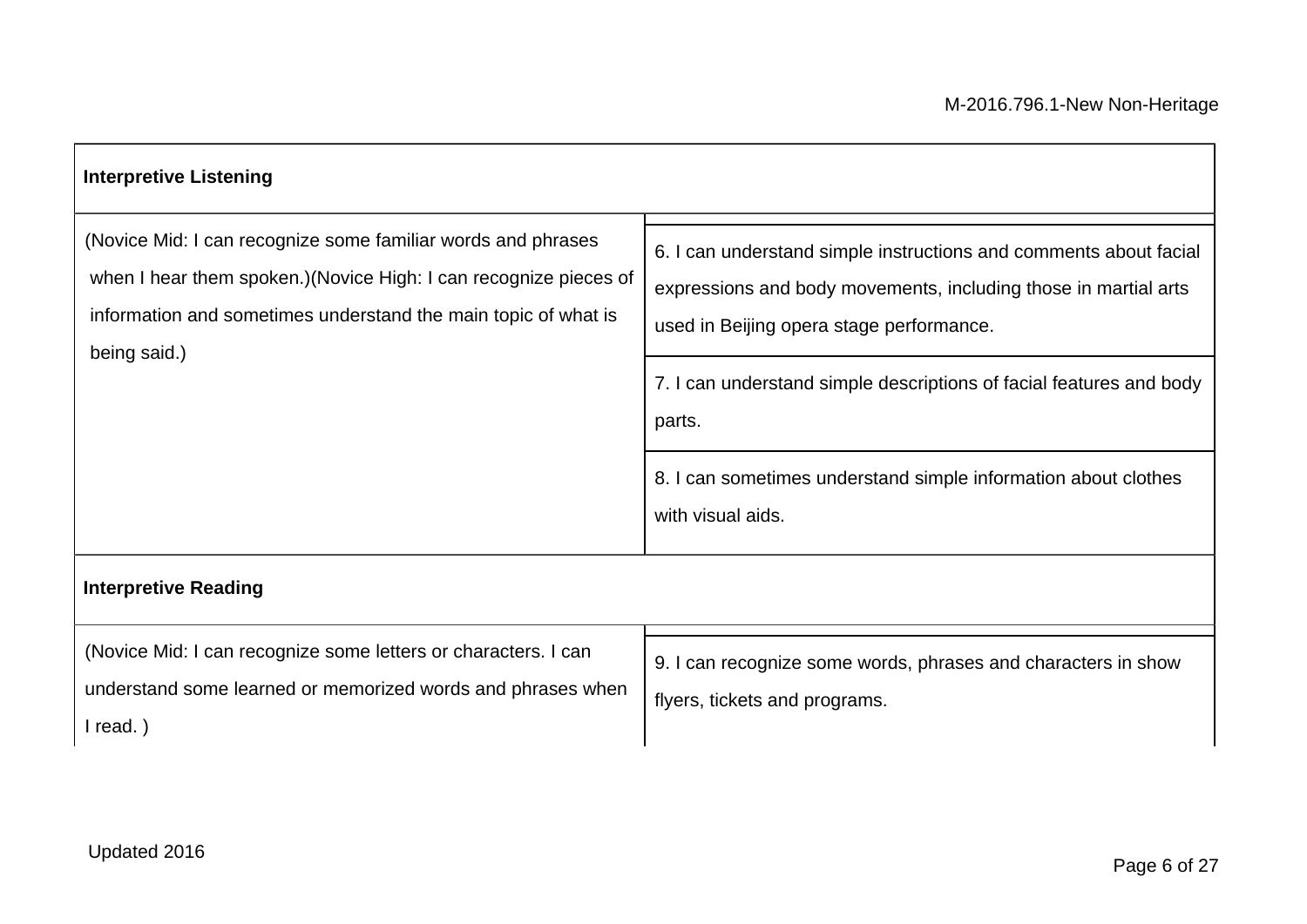|                                                                                                                                             | 10. I can recognize some words, phrases and characters about<br>one's family.                                          |  |
|---------------------------------------------------------------------------------------------------------------------------------------------|------------------------------------------------------------------------------------------------------------------------|--|
|                                                                                                                                             | 11. I can recognize some words, phrases and characters in the<br>captions of picture illustrations of clothes.         |  |
| <b>Presentational Speaking</b>                                                                                                              |                                                                                                                        |  |
| (Novice High: I can present basic information on familiar topics<br>using language I have practiced using phrases and simple<br>sentences.) | 12. I can name the facial features and facial expressions of a<br>person.                                              |  |
|                                                                                                                                             | 13. I can present basic information about traditional clothing,<br>Beijing opera costumes, and modern Western clothes. |  |
|                                                                                                                                             | 14. I can name body parts and describe body motions with words<br>and memorized expressions.                           |  |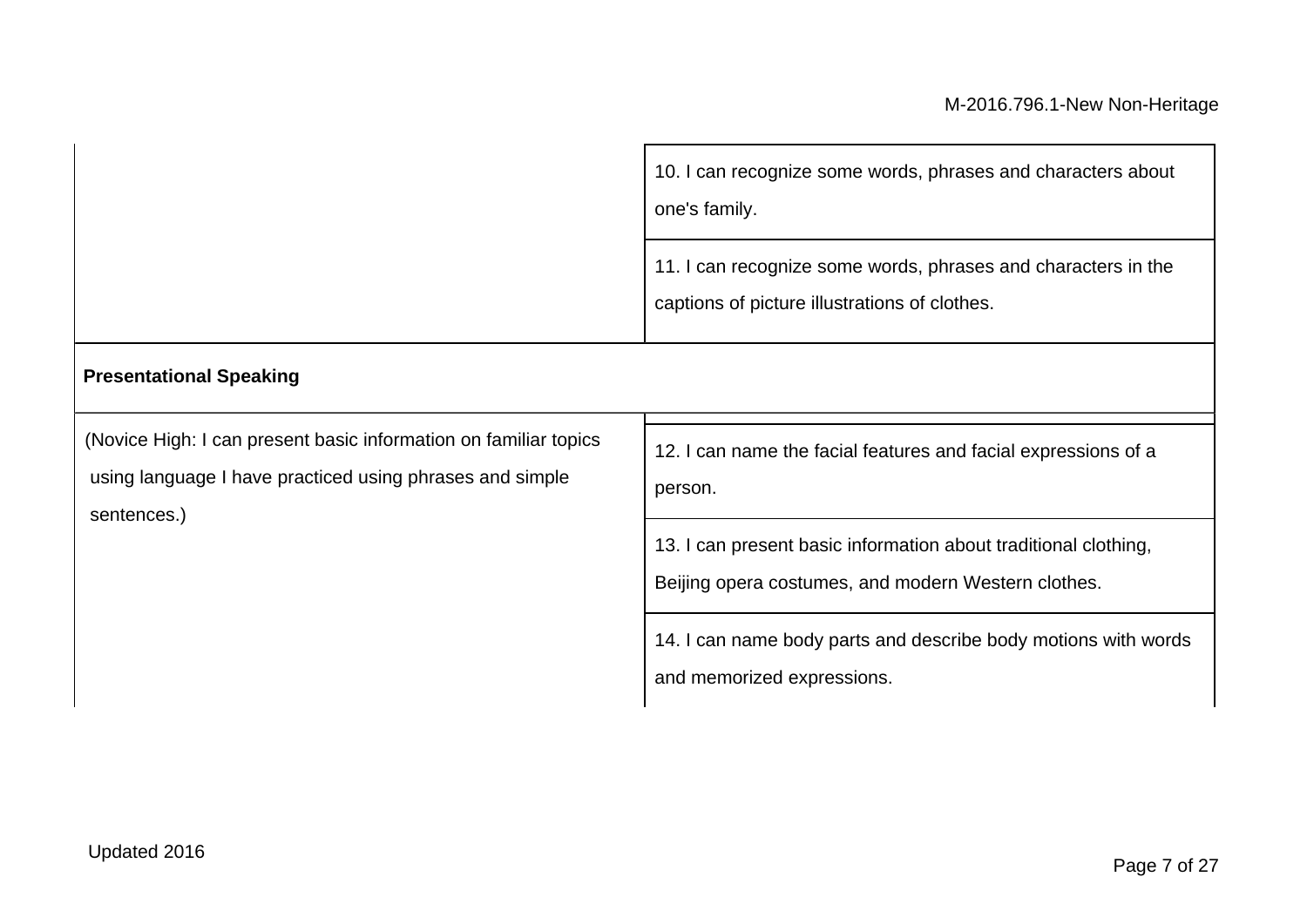|                                                                              | 15. I can identify colors and describe their simple symbolic<br>meanings in Beijing opera and in my culture.                                                                                                                                                                                              |
|------------------------------------------------------------------------------|-----------------------------------------------------------------------------------------------------------------------------------------------------------------------------------------------------------------------------------------------------------------------------------------------------------|
| <b>Presentational Writing</b>                                                |                                                                                                                                                                                                                                                                                                           |
| (Novice Mid: I can write lists and memorized phrases on familiar<br>topics.) | 16. I can write about a person's facial features and facial<br>expressions and about a person's body parts and body postures<br>using learned phrases and memorized expressions.<br>17. I can list my family members, their relationship with me and<br>what they like to do. I can list that of Mulan's. |
|                                                                              | 18. I can express some dates, times, and places in order to create<br>simple tickets and flyers for shows.                                                                                                                                                                                                |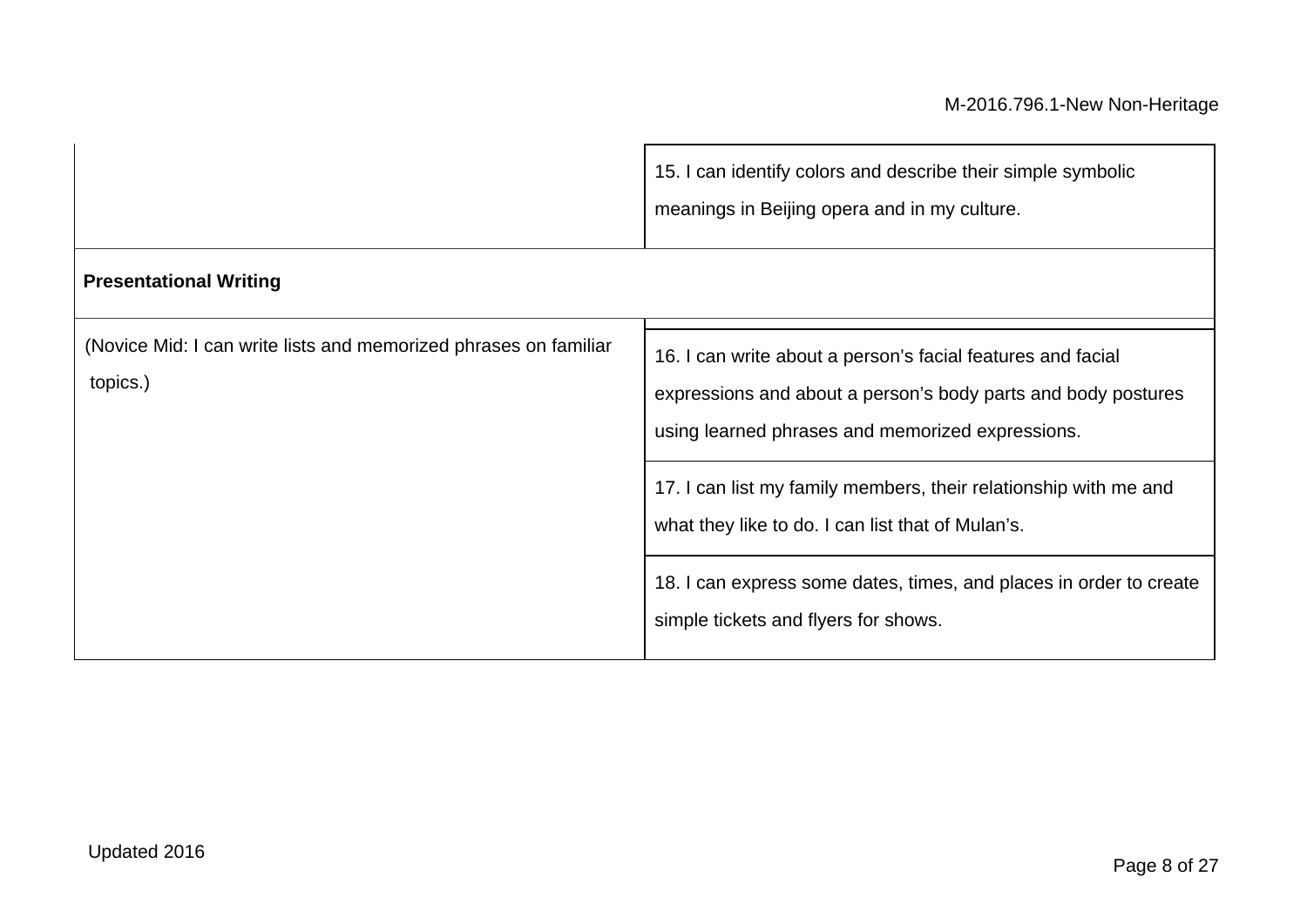# **STAGE 2: How will learners demonstrate what they can do with what they know by the end of the program?**

| <b>Summative Performance Assessment</b>                                                                                |                                                                                                                                               |                                                                                                                                                                                                                             |  |
|------------------------------------------------------------------------------------------------------------------------|-----------------------------------------------------------------------------------------------------------------------------------------------|-----------------------------------------------------------------------------------------------------------------------------------------------------------------------------------------------------------------------------|--|
| <b>INTERPRETIVE TASK</b>                                                                                               | <b>INTERPERSONAL TASK</b>                                                                                                                     | <b>PRESENTATIONAL TASK</b>                                                                                                                                                                                                  |  |
| Learners understand, interpret,<br>and analyze what is heard, read,<br>or viewed on a variety of topics.               | Learners interact and negotiate<br>meaning in spoken, or written<br>conversations to share information.<br>reactions, feelings, and opinions. | Learners present information, concepts,<br>and ideas to inform, explain, persuade,<br>and narrate on a variety of topics using<br>appropriate media and adapting to various<br>audiences of listeners, readers, or viewers. |  |
| Students choose pictures in order to<br>make a flyer for a Beijing opera after<br>listening to audio information about | Students prepare and do an interview<br>with a reporter from a student newspaper<br>after their final Beijing opera show. They                | Students design a ticket and a flyer for<br>their final Beijing opera performance<br>the Tale of Mulan. They select photos,                                                                                                 |  |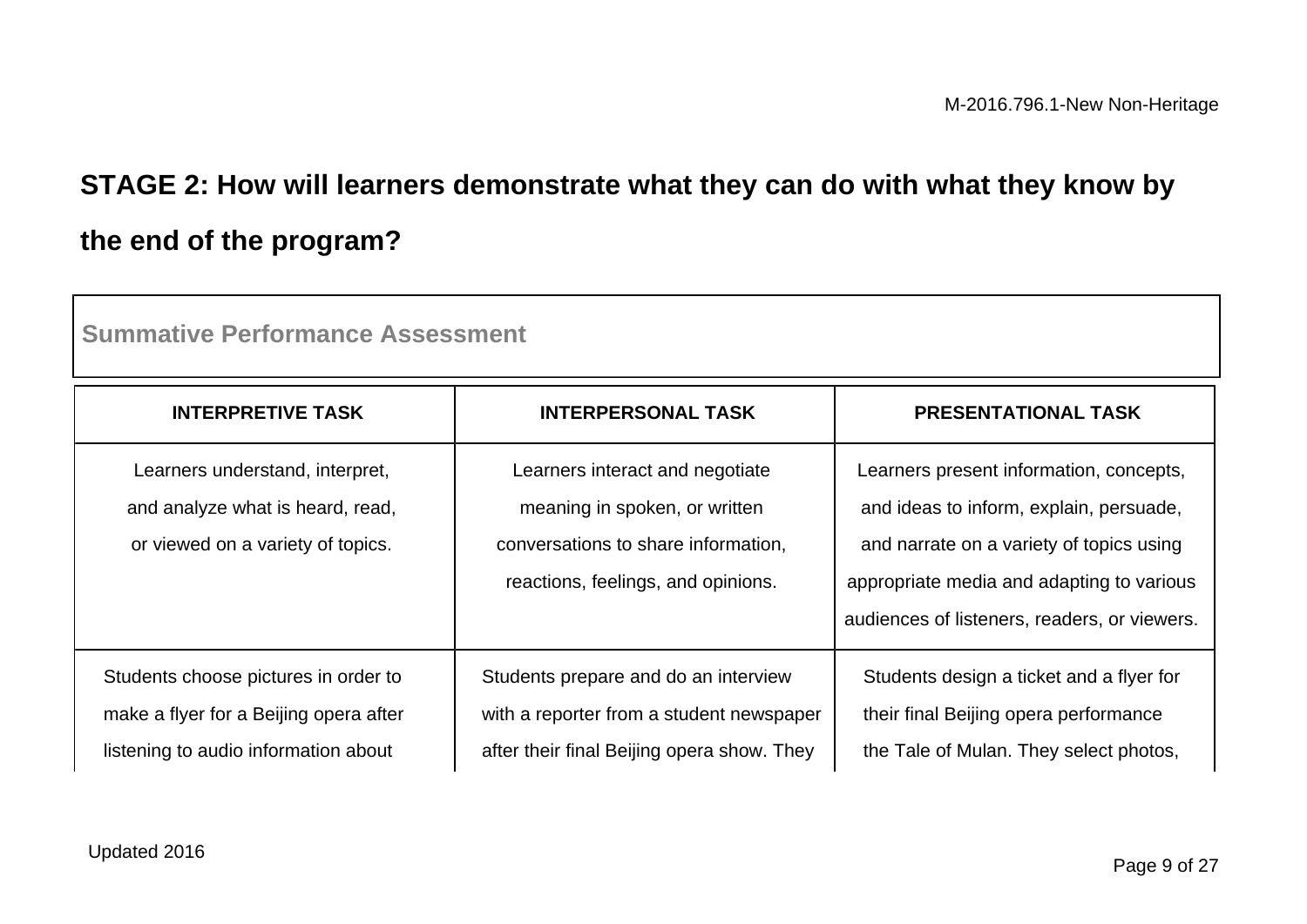different figures in the show. Based on the description given of each figure, including facial features, facial masks, body actions, costumes, and props, the students then select the most appropriate images, face mask and outfit among a set of images provided by the instructor. Students draw a family tree for a figure in a story such as the Tale of Mulan, based on a short video clip about this person.

answer simple questions regarding their role in the performance based on their personal photos and short video clips taken during the show. The interview questions include themes such as: facial features and expressions, body parts and postures, clothing, and personality. The newspaper will publish a special issue covering the show with the pictures of each performance and captions based on information provided by the students.

supply short captions for the images, and provide the time and location of the performance. In the end of the final production show, when answering the curtain call, each student in this class do a mini presentation of his or her actions, makeup, costume, etc. with pictures and videos featuring their performance on stage.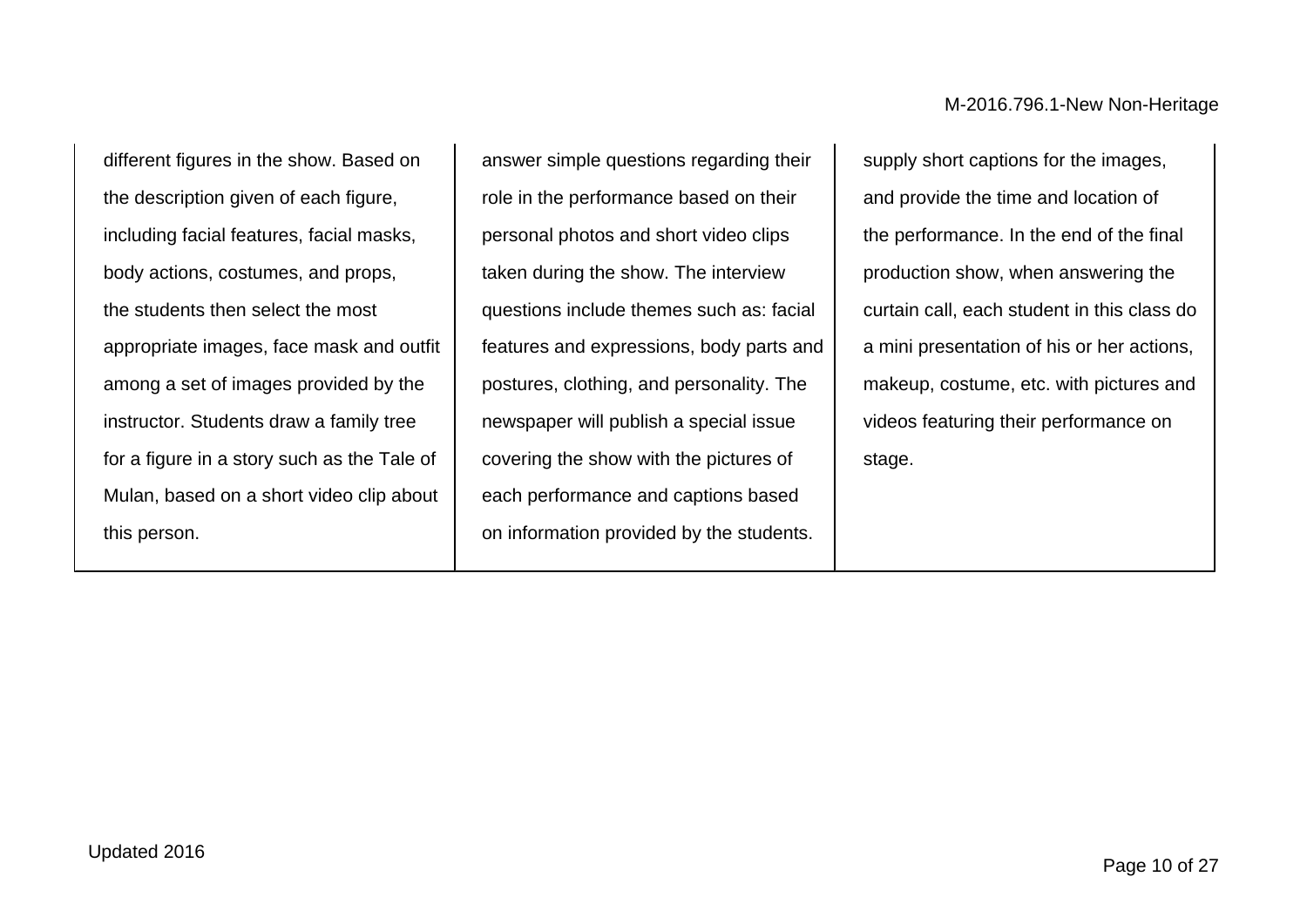# **STAGE 3: What will prepare learners to demonstrate what they can do with what they know?**

| <b>Learning Experiences</b>        |                                |                                      |                                        |
|------------------------------------|--------------------------------|--------------------------------------|----------------------------------------|
| No.                                | <b>Program Can-Do</b>          | Language, Culture, Content           | <b>Major Learning</b>                  |
|                                    | <b>Statements NCSSFL-</b>      | Learners need to use List the        | <b>Experiences &amp; Evidence</b>      |
|                                    | <b>ACTFL Can-Do Statements</b> | language chunks, vocabulary,         | Learners will experience &             |
|                                    | Learners canThese Can-Dos are  | grammatical structures, cultural     | demonstrateDescribe the key learning   |
|                                    | from Stage 1 Learning Targets. | knowledge, and content information   | tasks/activities/formative assessments |
|                                    |                                | that learners need to accomplish the | that allow learners to demonstrate     |
|                                    |                                | stated Can-Dos listed in column 1.   | that they can meet the stated Can-Do.  |
| <b>Interpersonal Communication</b> |                                |                                      |                                        |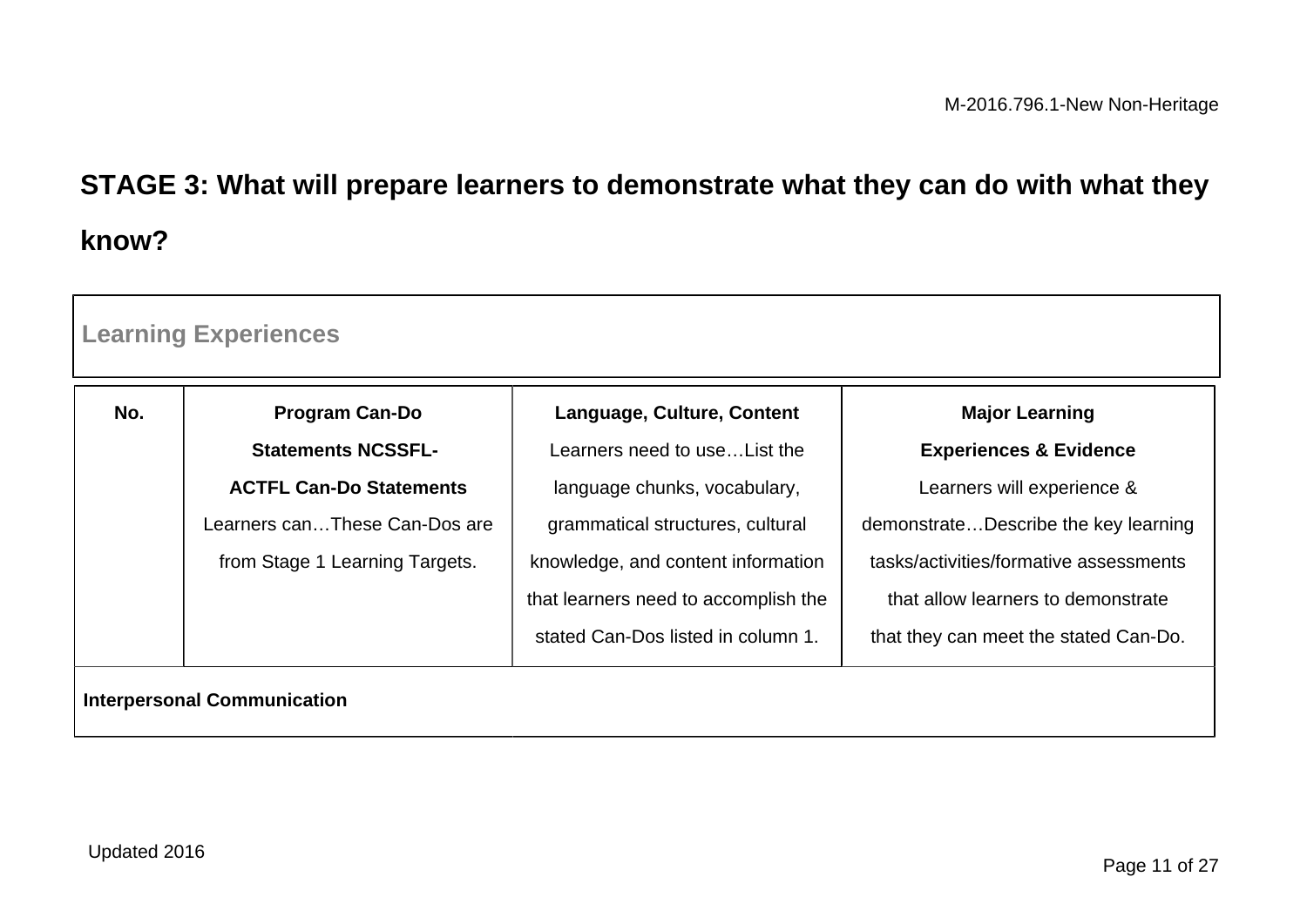| 1 | can greet and say farewell to    | Hello Good-bye Father, mother, big/       | Students observe native speakers            |
|---|----------------------------------|-------------------------------------------|---------------------------------------------|
|   | others in culturally appropriate | little sister, big/little brother, uncle, | greeting each other in person and make      |
|   | ways.                            | aunt, grandfather, grandmother,           | notes of what they observe. They then       |
|   |                                  | teacher, students, you, me/l, etc.        | assume different roles in different types   |
|   |                                  | This is my Culturally appropriate         | of relationships (family, teacher, student, |
|   |                                  | words, gestures                           | friend, co-worker, and sales assistant)     |
|   |                                  |                                           | and greet others in appropriate ways.       |
|   |                                  |                                           | They watch videos showing greetings         |
|   |                                  |                                           | in Beijing opera and make notes of          |
|   |                                  |                                           | what they observe. They compare the         |
|   |                                  |                                           | customs of greeting in Beijing opera, in    |
|   |                                  |                                           | modern China and in the US today. In        |
|   |                                  |                                           | a role-playing game, they respond to        |
|   |                                  |                                           | various kinds of greetings appropriately.   |
|   |                                  |                                           |                                             |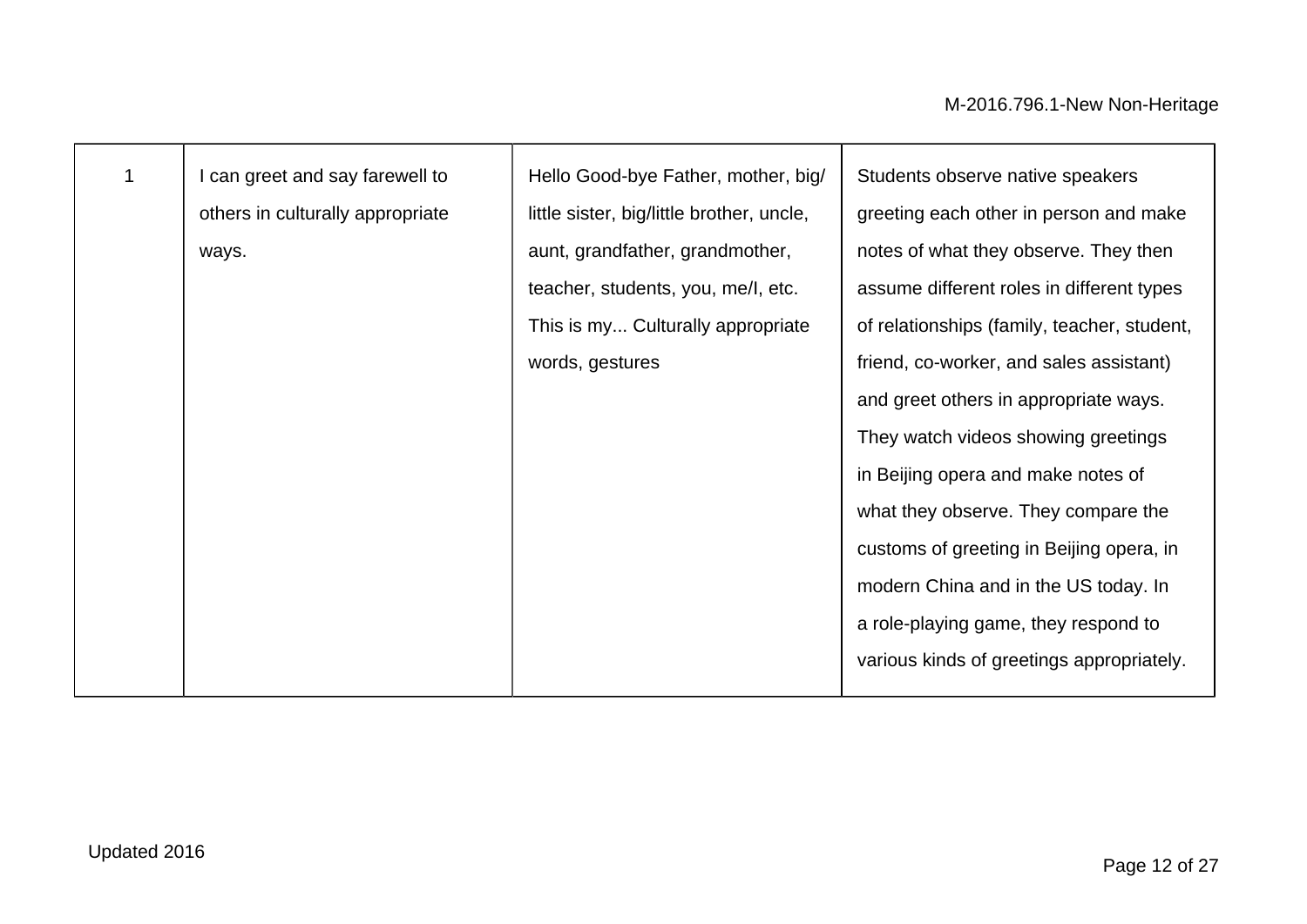2 | I can ask and answer a variety of questions about likes and dislikes related to colors.

This is… (name of color). What color is this? I like… (name of color). Somebody likes… (name of color). I don't like… (name of color). Do you like… (name of color)? What color do you like? I think... (name of color) is better here. I think… (name of color) looks best on somebody.

Students begin by each taking a strip of paper that has interview questions and answers written in pinyin. They use these strips of paper as a reference and ask each other about their likes and dislikes regarding colors. Eventually, they are directed to try asking these questions without the strips. Students are given coloring pages of different outfits. They fill in different colors. Then they work in pairs to do a shopping role-play, where they will buy different pieces of clothing for various family members. Students work in groups to paint a Beijing Opera face mask using different colors. In the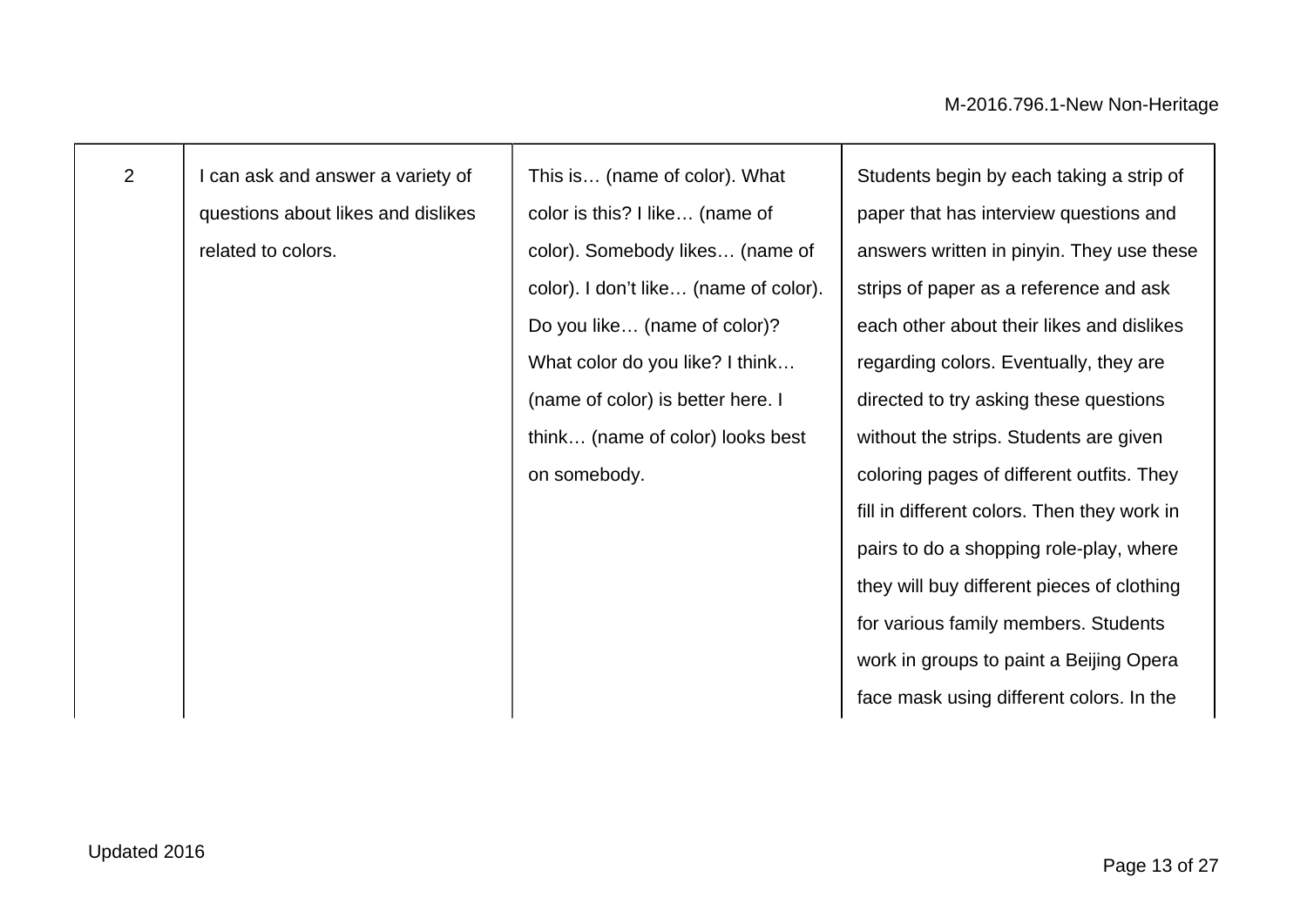|   |                                                                                                                                                                                                                            |                                                                                                                                                                                                                                                                                                                                                                                                                                                                                        | process, students exchange opinions<br>regarding the choices of colors.                                                                                                                                                                                                                                                                                                                                                                                                                                                                                                                |
|---|----------------------------------------------------------------------------------------------------------------------------------------------------------------------------------------------------------------------------|----------------------------------------------------------------------------------------------------------------------------------------------------------------------------------------------------------------------------------------------------------------------------------------------------------------------------------------------------------------------------------------------------------------------------------------------------------------------------------------|----------------------------------------------------------------------------------------------------------------------------------------------------------------------------------------------------------------------------------------------------------------------------------------------------------------------------------------------------------------------------------------------------------------------------------------------------------------------------------------------------------------------------------------------------------------------------------------|
| 3 | I can ask and answer simple<br>questions about facial features and<br>facial expressions, body parts, body<br>postures, and body movements,<br>including those in martial arts used<br>in Beijing opera stage performance. | Face, nose, eye, mouth, ear<br>Somebody often (smiles/cries/<br>frowns/). Somebody is (smiling/<br>crying/frowning/). Somebody's<br>(facial feature) is (big/small/<br>wide/long/round). Somebody's<br>hair is (color). Somebody's eyes<br>are (color). Names of body<br>parts This is a (body part). I<br>have one/two (body parts). My/<br>his/her is (strong/thin/long/<br>short). Vocabulary for body action<br>I am; he/she is (sitting/standing/<br>walking/running/). Move (up/ | Students work with images of different<br>faces. Students are divided into pairs.<br>Each pair is given the same image<br>of a face. Students interview each<br>other about the faces and find out who<br>has the same face image as theirs.<br>Students work in pairs and play a game<br>of "Whodunit." The teacher gives each<br>pair of students a generic picture of a<br>group of people. Student A pretends<br>that he or she witnessed one of the<br>people in the picture doing an action,<br>such as borrowing a book. Student A<br>needs to describe the facial features and |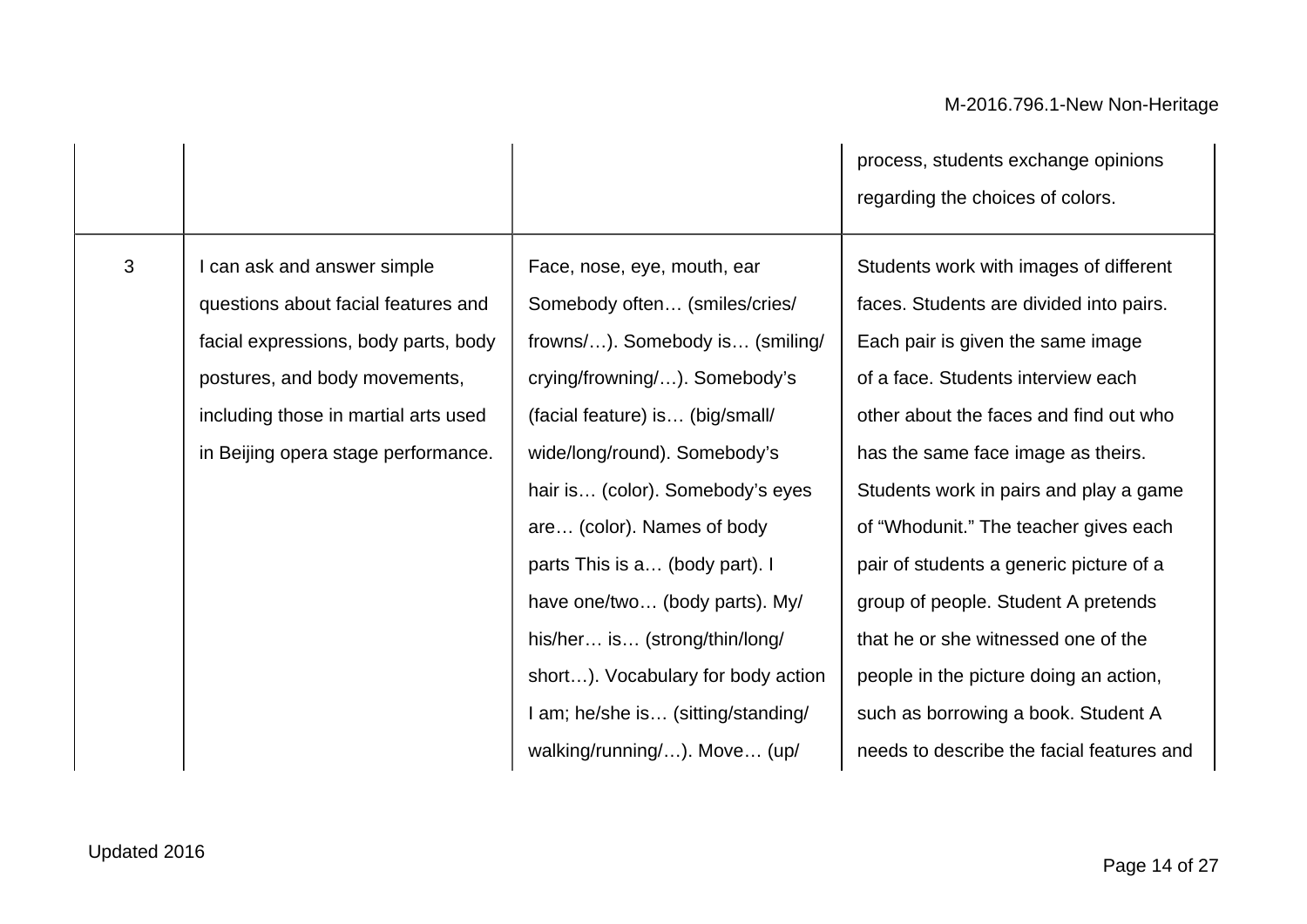|                |                                                                                                                             | down/left/right/forward/backward).<br>Turn around.                                                                                                                                                                                                  | expressions of this person, and Student<br>B will identify this person in the photo.<br>Then, they switch roles. Each student is<br>given a real Beijing opera face painting<br>mask. Working in pairs, they exchange<br>information about their masks and then<br>reproduce each other's masks.                                                                   |
|----------------|-----------------------------------------------------------------------------------------------------------------------------|-----------------------------------------------------------------------------------------------------------------------------------------------------------------------------------------------------------------------------------------------------|--------------------------------------------------------------------------------------------------------------------------------------------------------------------------------------------------------------------------------------------------------------------------------------------------------------------------------------------------------------------|
| $\overline{4}$ | I can communicate basic<br>information about a piece of<br>clothing and talk about likes and<br>dislikes regarding clothes. | This is a(name of clothing item) I<br>like/dislike It is for males/females/<br>children/winter/summer Vocabulary<br>about clothing Somebody likes<br>wearing  Somebody often<br>wears It looks pretty/ugly/too big/<br>too small/too long/too short | Students design various pieces of<br>clothing. Teachers collect them and<br>make copies for each role-playing<br>pair. Students work in pairs, one as<br>a customer and the other as a shop<br>assistant. The customer then chooses<br>three pieces of clothing. Then, each<br>student explains to the rest of the class<br>why he or she like these clothes. Each |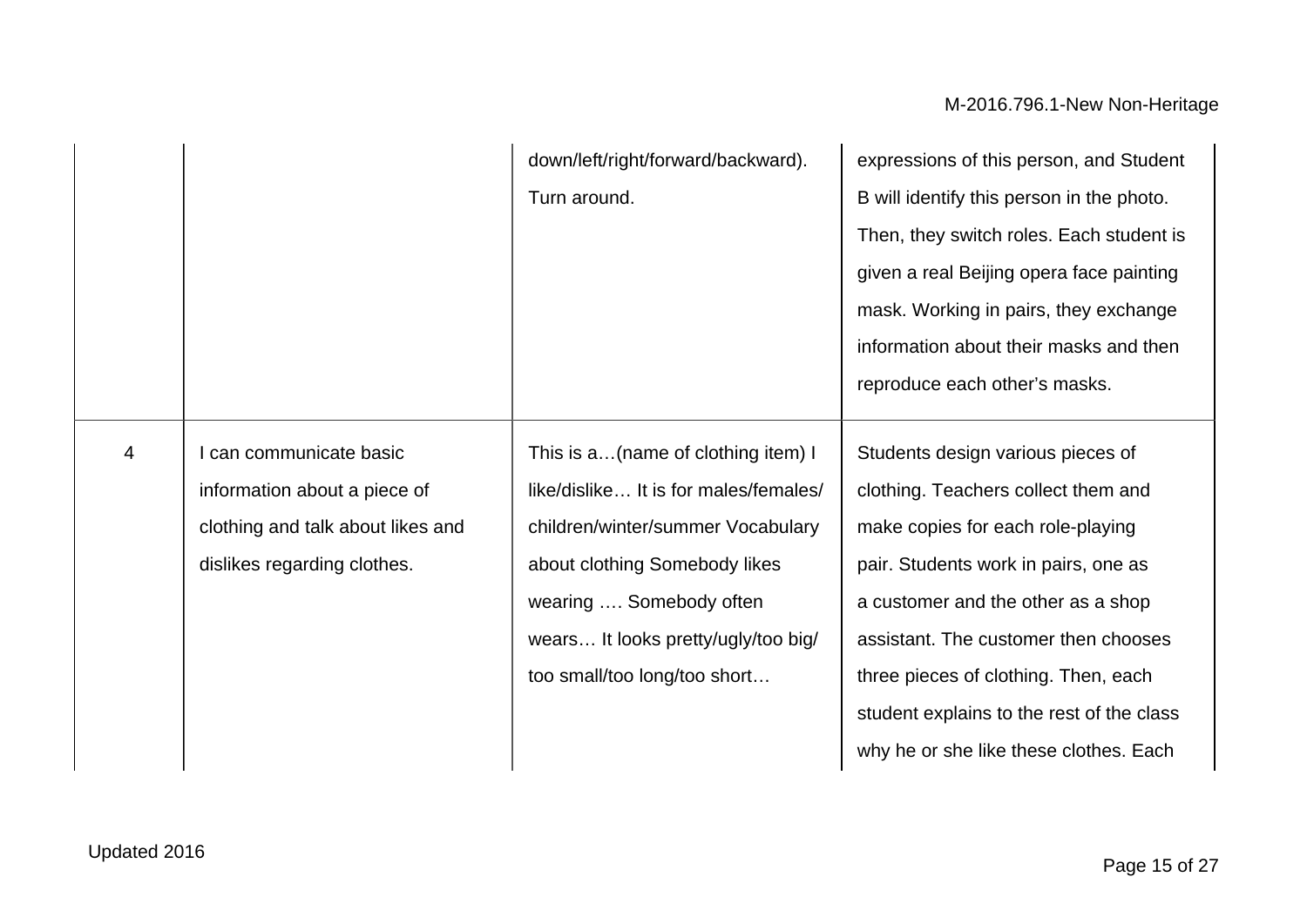|   |                                |                                   | student is given an image of a piece of   |
|---|--------------------------------|-----------------------------------|-------------------------------------------|
|   |                                |                                   | costume in Beijing opera. On the back     |
|   |                                |                                   | of the image, there is information about  |
|   |                                |                                   | this piece. Then each student interviews  |
|   |                                |                                   | other students to find out information    |
|   |                                |                                   | about these pieces of costume. Finally,   |
|   |                                |                                   | they decide which one they like most.     |
|   |                                |                                   |                                           |
| 5 | can exchange basic information | This is my dad/mom/sisters/       | Students watch a short video of Mulan's   |
|   | about my family and someone's  | brothers/ granny/grandpa. I       | family. Students are asked to find out if |
|   | family such as Mulan's.        | have () brother/sister. He/She is | Mulan has a brother or sister? If she has |
|   |                                | (age). Do you have brothers       | dad and mom and granny? Ask students      |
|   |                                | and sisters? How old is your dad/ | to name them and then practice saying     |
|   |                                | mum /sister/brother? How old is   | the names of Mulan's family members.      |
|   |                                | Mulan? How old is Mulan's dad/    | Then The teacher shows pictures of        |
|   |                                | mum/sister/brother? Vocabulary of | fun people and students work with their   |
|   |                                |                                   | deskmate to talk about their families.    |
|   |                                |                                   |                                           |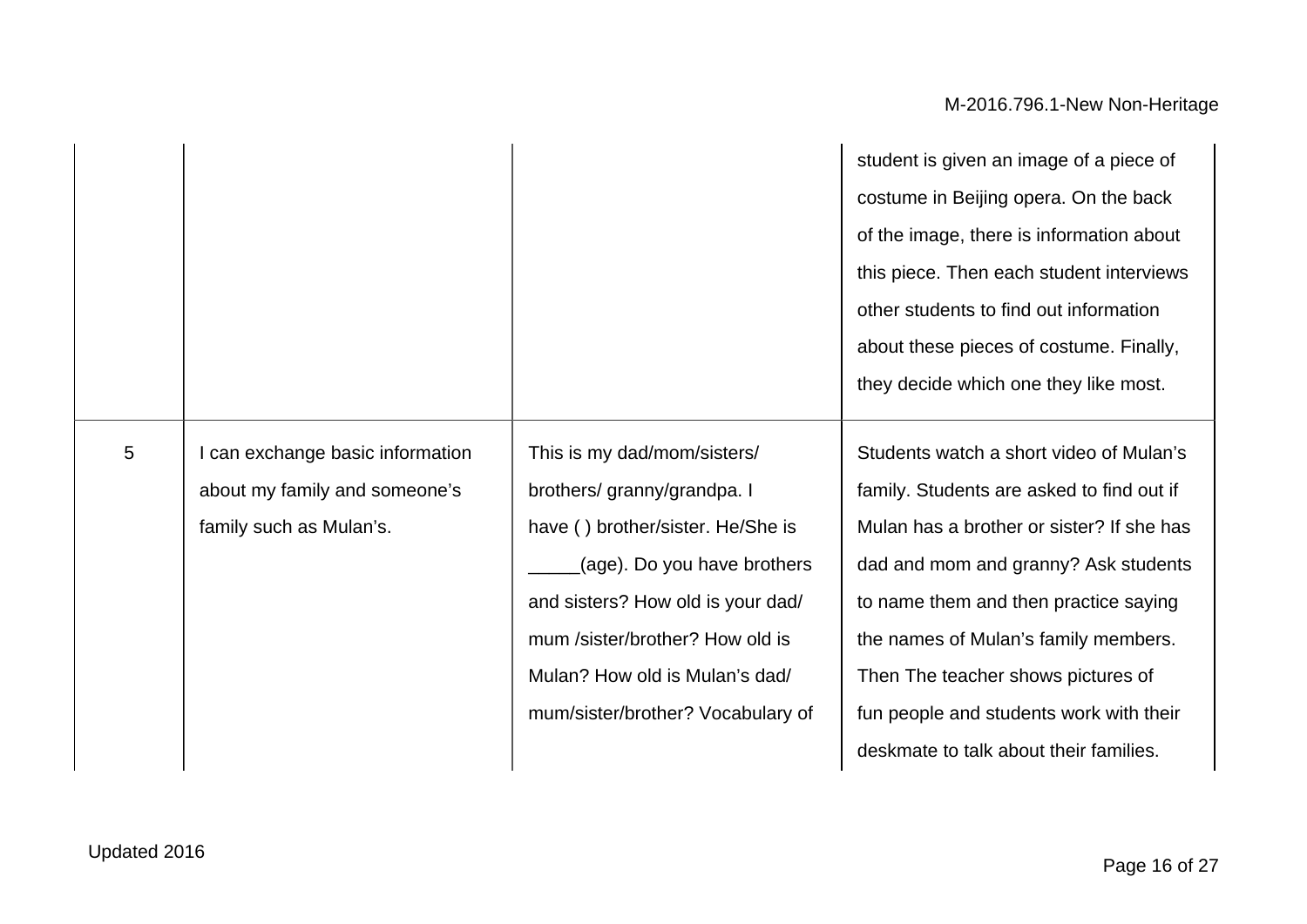|                               |                                                                                                                                                                                     | family members measure word to<br>count siblings. numbers from 1-100                                                                                                                                     | Each student is given a card with the<br>name of another student in class. Then<br>students pair with different partners,<br>asking and answering questions to<br>exchange information about each other's<br>family. Students play inside and outside<br>circle to check if they can make quick<br>response about their family's information. |
|-------------------------------|-------------------------------------------------------------------------------------------------------------------------------------------------------------------------------------|----------------------------------------------------------------------------------------------------------------------------------------------------------------------------------------------------------|-----------------------------------------------------------------------------------------------------------------------------------------------------------------------------------------------------------------------------------------------------------------------------------------------------------------------------------------------|
| <b>Interpretive Listening</b> |                                                                                                                                                                                     |                                                                                                                                                                                                          |                                                                                                                                                                                                                                                                                                                                               |
| $6\phantom{1}$                | I can understand simple instructions<br>and comments about facial<br>expressions and body movements,<br>including those in martial arts used<br>in Beijing opera stage performance. | Names of body parts This is a/<br>an (body part). I have one/two<br>(body part(s)). My/his/her is/<br>are (strong/thin/long/short).<br>Vocabulary for body actions I<br>am; he/she is (sitting/standing/ | Students work in pairs and listen to<br>verbal instructions from the teacher to<br>do various facial expressions and body<br>movements such as those in martial arts<br>used in Beijing opera stage performance.                                                                                                                              |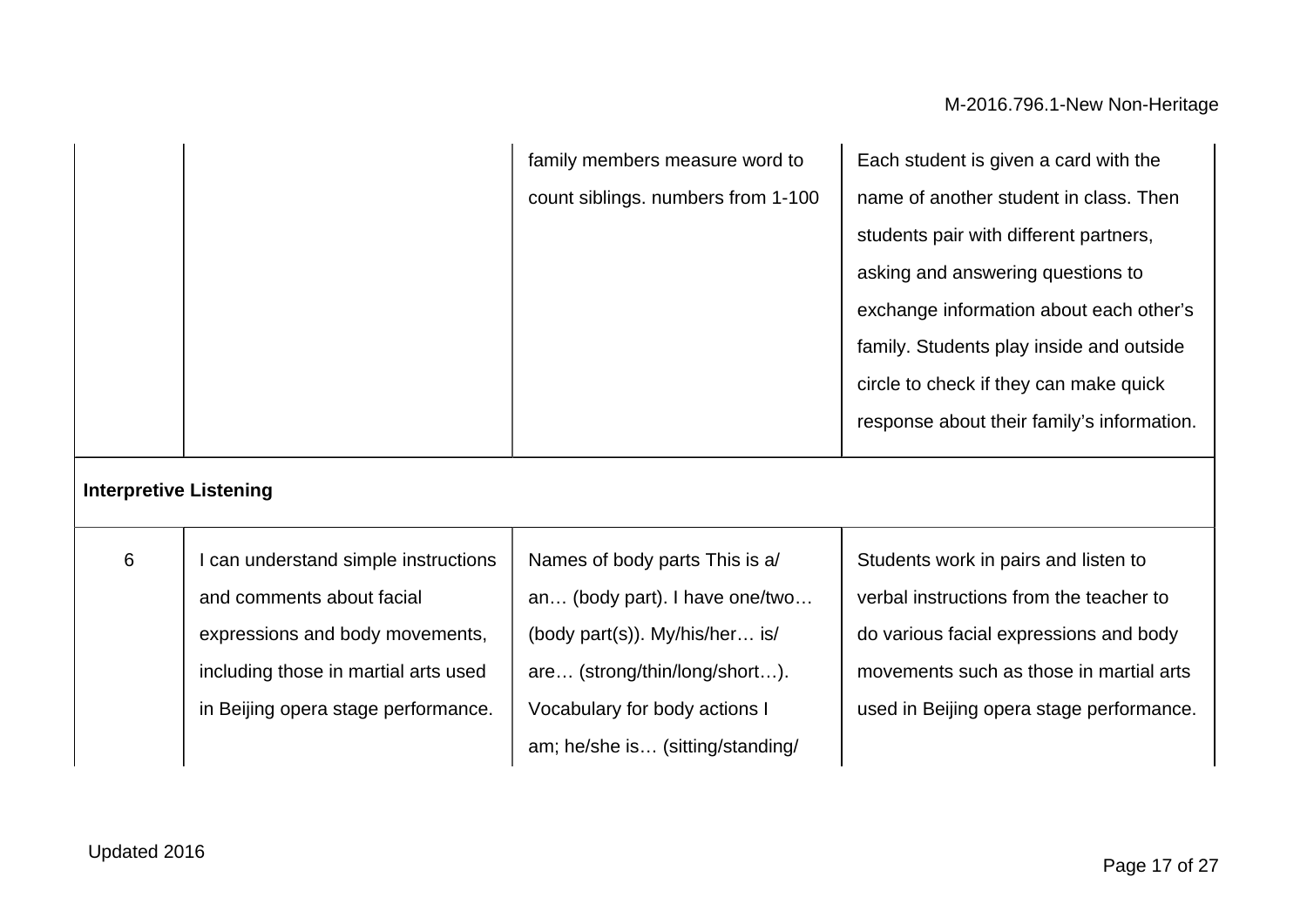|                |                                                                               | walking/running/). Move (up/<br>down/left/right/forward/backward).<br>Turn around. Could you please                                                                                                                                                     | Then, they check to see if they are doing<br>the same actions.                                                                                                                                                                                                                                                                                                                                                                                                                                                                                               |
|----------------|-------------------------------------------------------------------------------|---------------------------------------------------------------------------------------------------------------------------------------------------------------------------------------------------------------------------------------------------------|--------------------------------------------------------------------------------------------------------------------------------------------------------------------------------------------------------------------------------------------------------------------------------------------------------------------------------------------------------------------------------------------------------------------------------------------------------------------------------------------------------------------------------------------------------------|
| $\overline{7}$ | I can understand simple<br>descriptions of facial features and<br>body parts. | Somebody often (smiles/cries/<br>frowns/). Somebody is (smiling/<br>crying/frowning/). Somebody's<br>(facial feature) is (big/small/<br>wide/long/round). Somebody's<br>hair is (color). Somebody's eyes<br>are (color). Somebody's skin is<br>(color). | Students are given a set of pictures with<br>various images of people and Beijing<br>Opera figures. Then they choose the<br>correct pictures as they hear teacher's<br>descriptions. Students play an "airport"<br>pick-up" game. Half of the class acts<br>as the passengers being picked up<br>and wear a facial mask with certain<br>features. The other half acts as the<br>"greeters," or people who will pick up<br>these "passengers." Teachers will tell<br>each of the greeters the facial features of<br>the passenger that they are going to pick |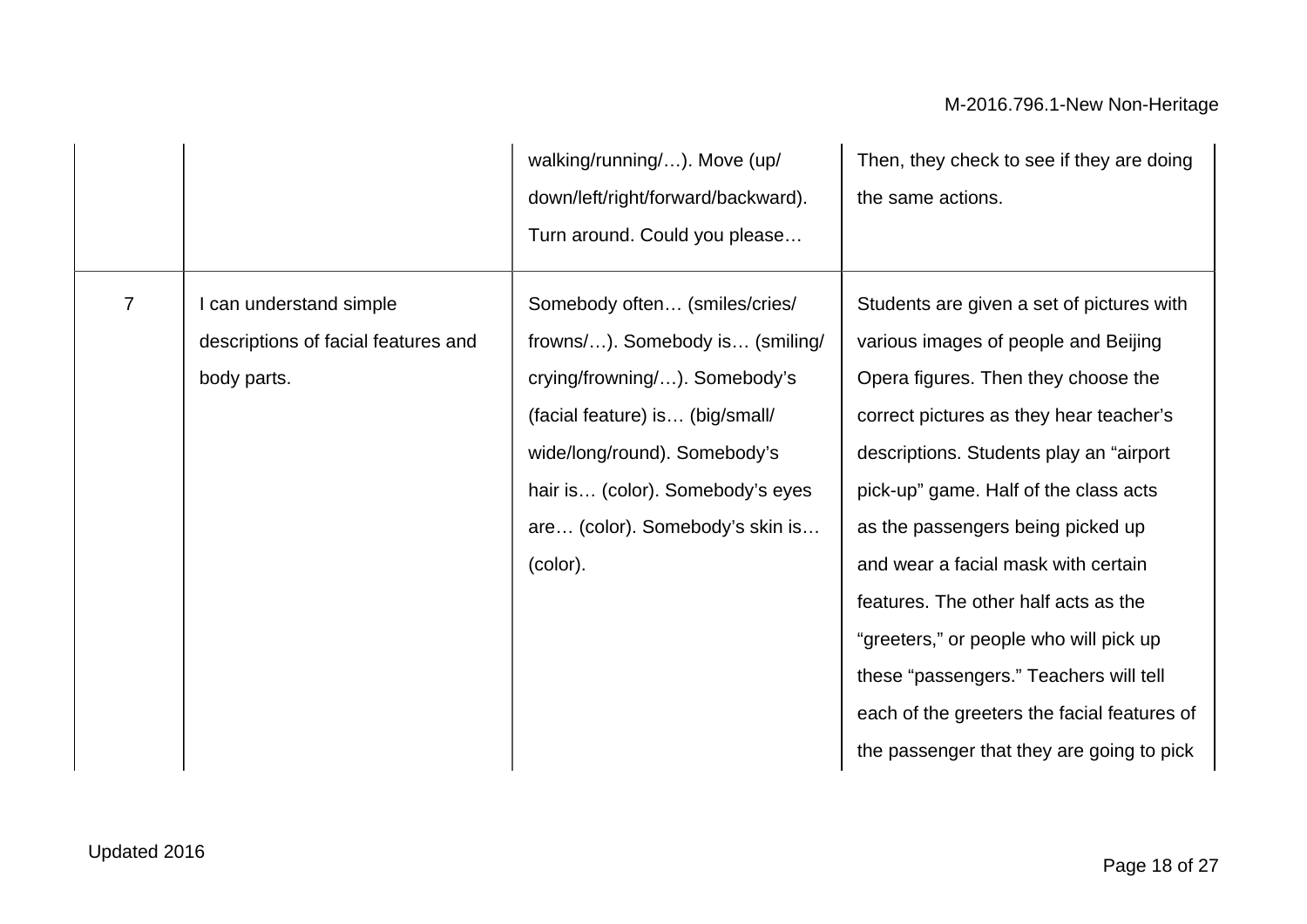|                             |                                                                                                |                                                                                                                       | up. Then the passengers arrive one by<br>one. The greeters try to decide who their<br>guest is.                                                                                                                                                            |
|-----------------------------|------------------------------------------------------------------------------------------------|-----------------------------------------------------------------------------------------------------------------------|------------------------------------------------------------------------------------------------------------------------------------------------------------------------------------------------------------------------------------------------------------|
| 8                           | can sometimes understand simple<br>information about clothes with<br>visual aids.              | Clothes Parts of clothes Long/short/<br>wide/narrow/ Colors Zip/button/<br>tie male/female/children/winter/<br>summer | Students play a "lost-and-found" game,<br>where students pretend they have lost<br>different articles of clothing. Then the<br>teacher makes announcements about<br>the "found" items. Students decide where<br>they need to go to claim their lost items. |
| <b>Interpretive Reading</b> |                                                                                                |                                                                                                                       |                                                                                                                                                                                                                                                            |
| $9\,$                       | I can recognize some words,<br>phrases and characters in show<br>flyers, tickets and programs. | Numbers, time and date, location                                                                                      | Students receive tickets from a friend<br>in the class. They decide whether<br>they can go to the show based on the<br>ticket information and their schedule,                                                                                              |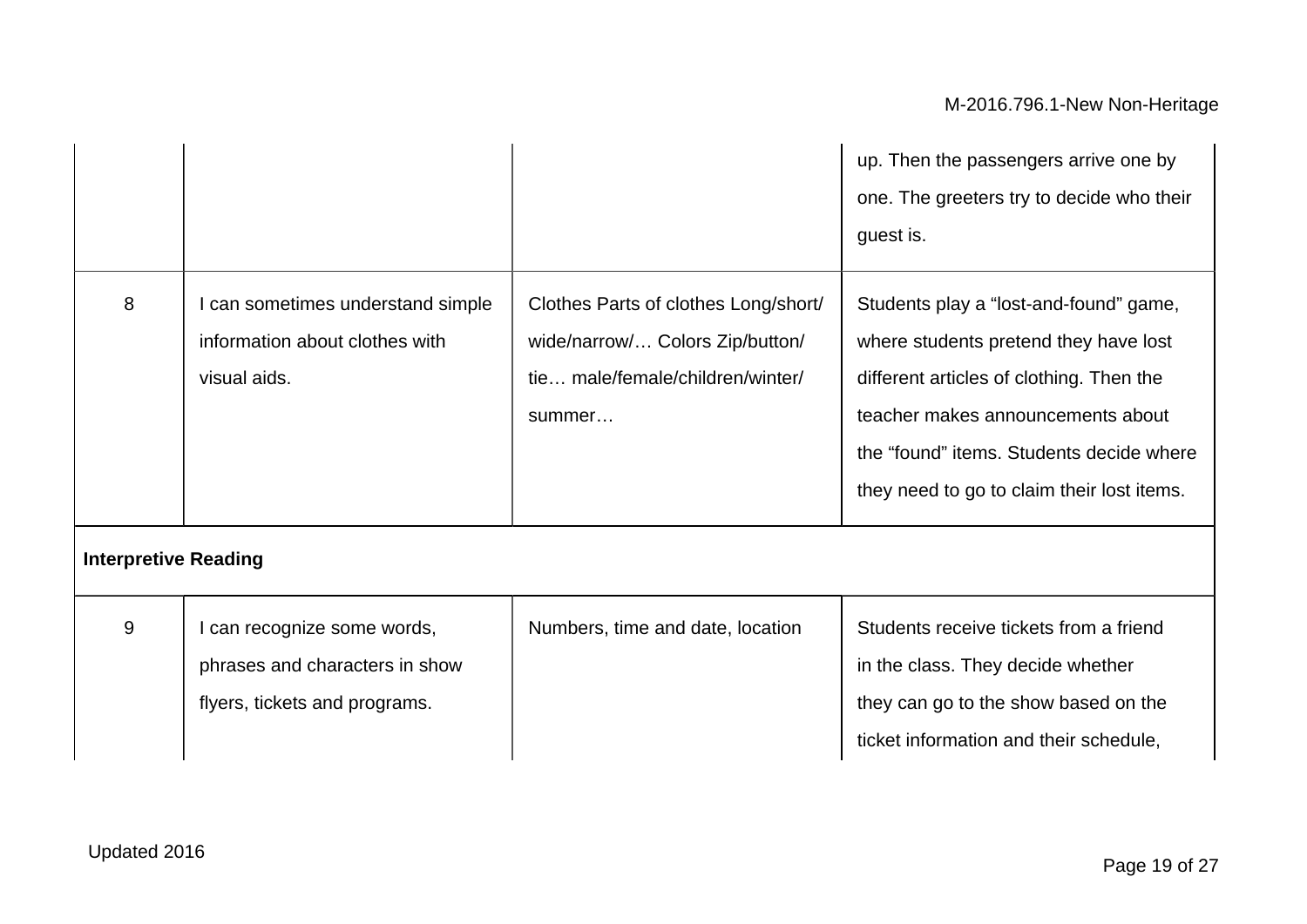|                 |                                    |                                   | and express this to their classmates     |
|-----------------|------------------------------------|-----------------------------------|------------------------------------------|
|                 |                                    |                                   | accordingly. Students receive show       |
|                 |                                    |                                   | flyers and programs. They decide who     |
|                 |                                    |                                   | should be invited to go to the show with |
|                 |                                    |                                   | them based on the flyer information and  |
|                 |                                    |                                   | their classmates' interests.             |
| 10 <sup>°</sup> | I can recognize some words,        | Vocabulary of family members      | Students browse a book of children's     |
|                 | phrases and characters about one's | measure word to count siblings.   | painting "my family". They work in pair  |
|                 | family.                            | numbers from 1-100                | to past the right description of each    |
|                 |                                    |                                   | painting. The descriptions are given to  |
|                 |                                    |                                   | them in Chinese characters.              |
| 11              | I can recognize some words,        | It is for males/females/children/ | Students browse Chinese online           |
|                 | phrases and characters in the      | winter/summer Vocabulary about    | shopping site Taobao.com, and try to     |
|                 |                                    | clothing                          |                                          |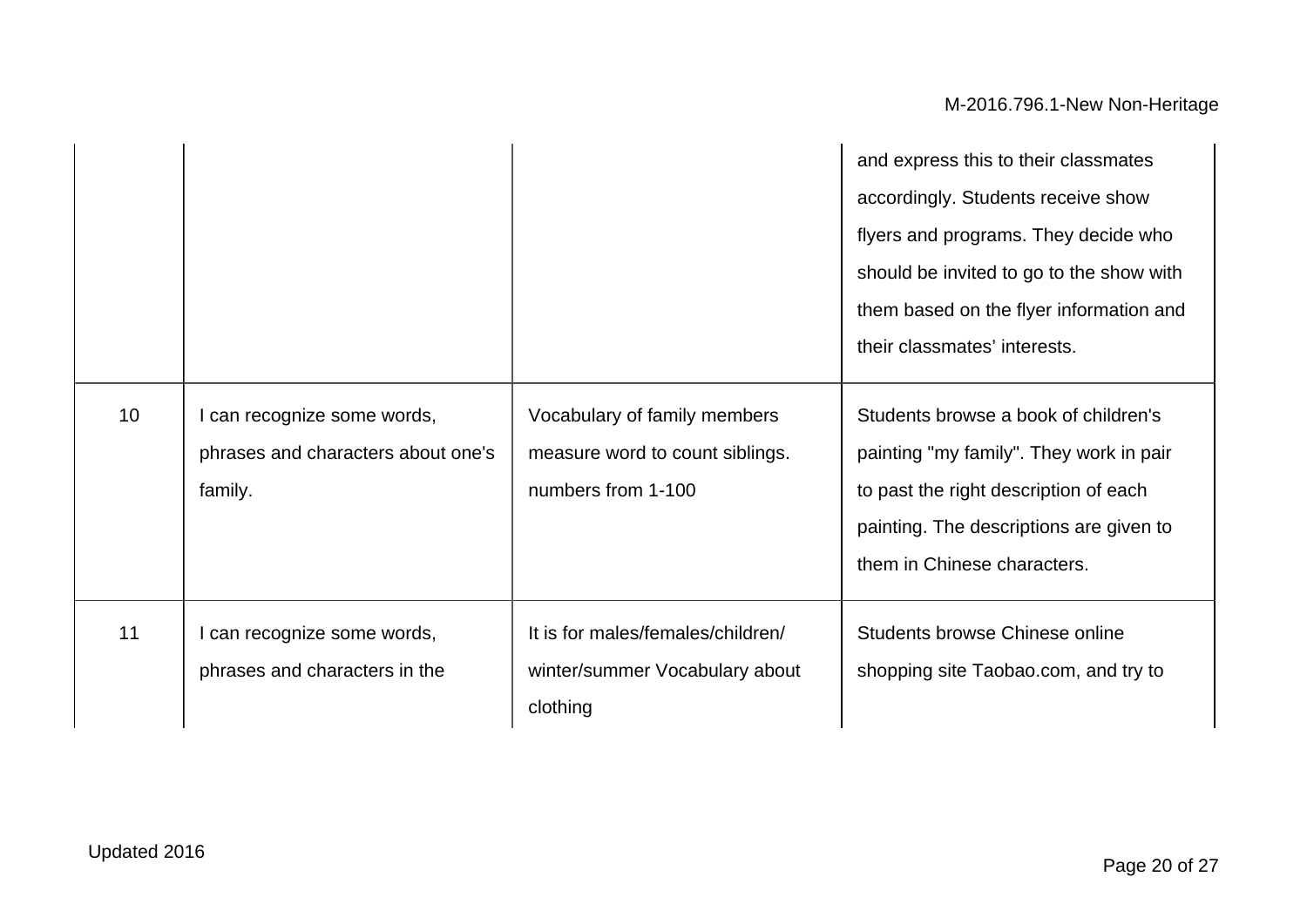captions of picture illustrations of clothes.

find one piece of clothes for each of the category on a shopping list.

| 12 | can name the facial features and | Somebody often (smiles/cries/           | Each student records a description of      |
|----|----------------------------------|-----------------------------------------|--------------------------------------------|
|    | facial expressions of a person.  | frowns/). Somebody is (smiling/         | one classmate's face, then emails the      |
|    |                                  | crying/frowning/). Somebody's           | sound file to other students in the class. |
|    |                                  | (facial feature) is (big/small/wide/    | Then students try to be the first find out |
|    |                                  | long/round). Somebody's hair is         | who the description refers to. Students    |
|    |                                  | (color). Somebody's eyes are            | bring a family picture to class and then   |
|    |                                  | (color). His/her (facial feature) looks | work in groups of three. Students look at  |
|    |                                  | like his/her (family member).           | each other's pictures and point out the    |
|    |                                  |                                         | similarities of the facial features among  |
|    |                                  |                                         | family members. Each student takes a       |
|    |                                  |                                         | picture of their teachers' Beijing Opera   |
|    |                                  |                                         | performance. Then, the following week,     |

**Presentational Speaking**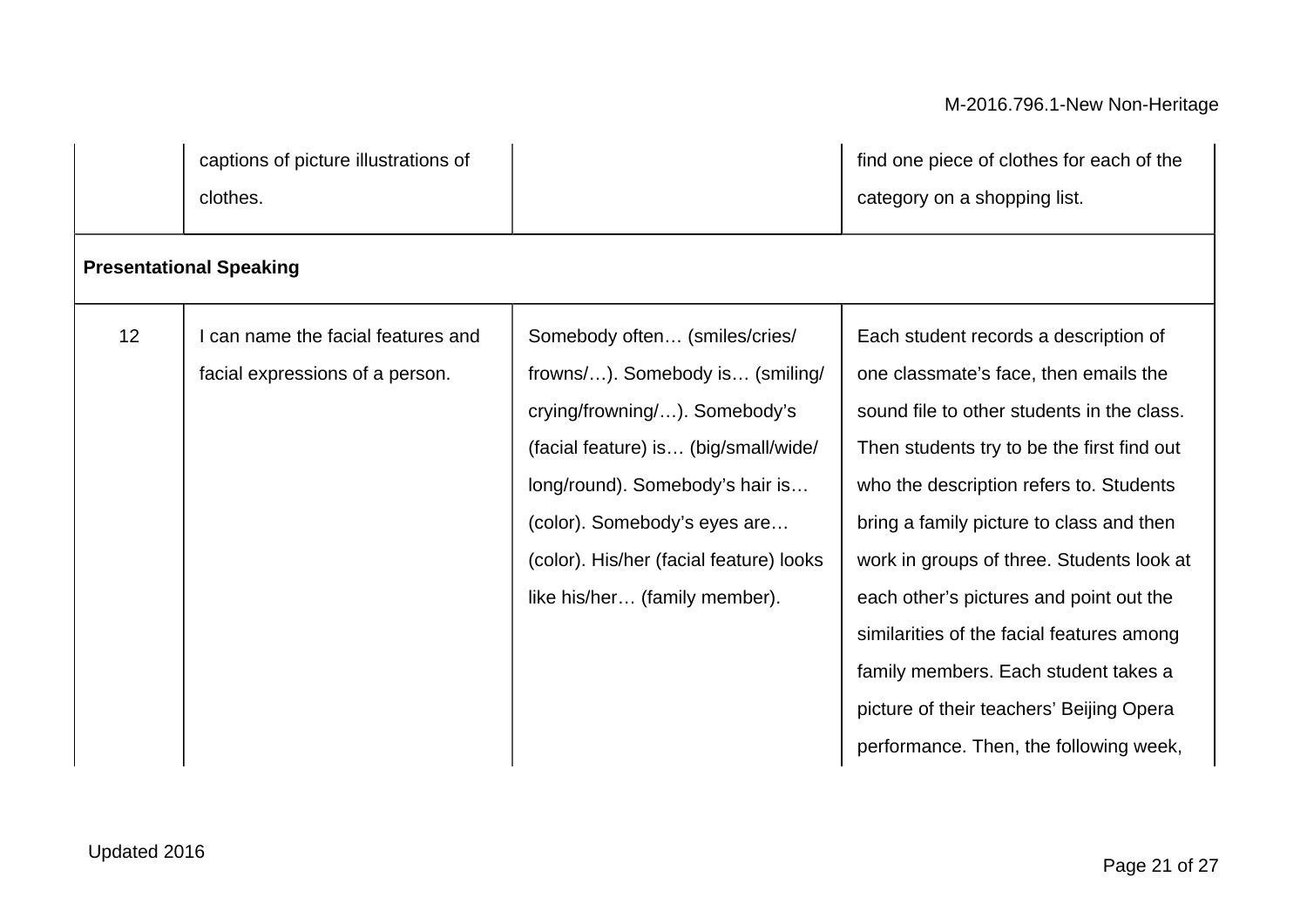|    |                                     |                                      | they email the pictures to their teachers. |
|----|-------------------------------------|--------------------------------------|--------------------------------------------|
|    |                                     |                                      | Each student gives a description in class  |
|    |                                     |                                      | of the facial expression in the picture    |
|    |                                     |                                      | they took. Then they mimic the facial      |
|    |                                     |                                      | expressions together and find the right    |
|    |                                     |                                      | picture.                                   |
| 13 | can present basic information       | Names of various types of            | Students design an outfit for their        |
|    | about traditional clothing, Beijing | clothes Names of various types of    | graduation party, and a costume for a      |
|    | opera costumes, and modern          | traditional clothes Names of parts   | Monkey King Beijing opera performance.     |
|    | Western clothes.                    | of clothes (sleeve, pocket, etc.)    | Then each student presents his/her         |
|    |                                     | Something is (long/short/wide/       | design to the class, explaining why he/    |
|    |                                     | narrow). Something is (color).       | she chose those clothes and colors.        |
|    |                                     | It has a (zip/button/tie). It is for |                                            |
|    |                                     | (males/females/children/winter/      |                                            |
|    |                                     | summer). Something is (bigger/       |                                            |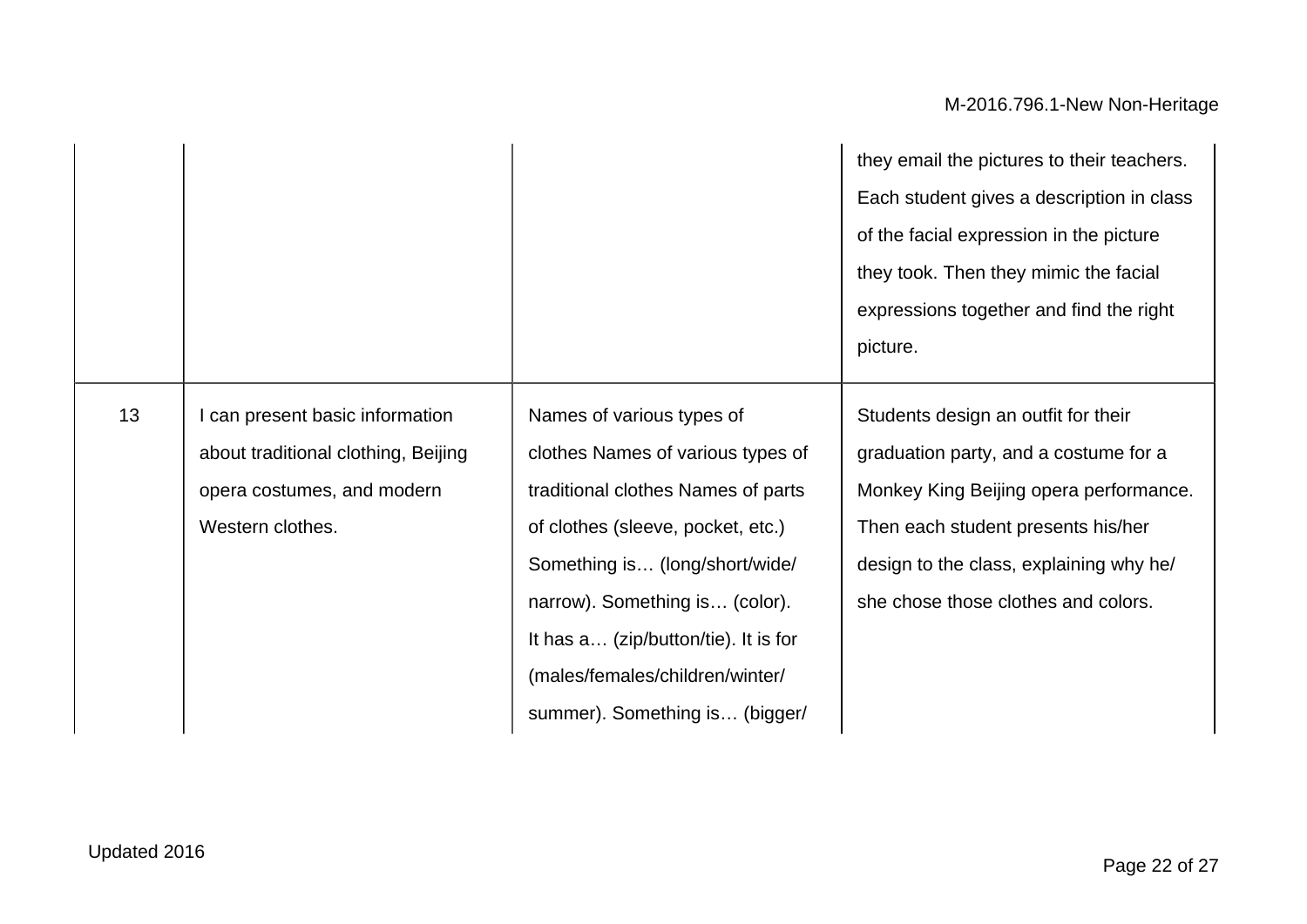|    |                                                                                             | smaller/longer/shorter) than<br>Something is as  as                                                                                                                                                                                                                              |                                                                                                                                                                                                                                                                                                                                                                                                                       |
|----|---------------------------------------------------------------------------------------------|----------------------------------------------------------------------------------------------------------------------------------------------------------------------------------------------------------------------------------------------------------------------------------|-----------------------------------------------------------------------------------------------------------------------------------------------------------------------------------------------------------------------------------------------------------------------------------------------------------------------------------------------------------------------------------------------------------------------|
| 14 | I can name body parts and describe<br>body motions with words and<br>memorized expressions. | Names of body parts This is a<br>(body part). I have one/two (body<br>parts). My/his/her is (strong/<br>thin/long/short). Vocabulary<br>for body action I am; he/she is<br>(sitting/standing/walking/running/<br>). Move (up/down/left/right/<br>forward/backward). Turn around. | Students work in groups to create a<br>sequence of pictures that represent<br>typical body movements in a sport<br>and typical body movements in Beijing<br>opera, including those in martial arts<br>used in Beijing Opera stage combat.<br>The pictures are given to other groups<br>in random order. Students study the<br>pictures and decide how to order the<br>pictures and what to say about each<br>picture. |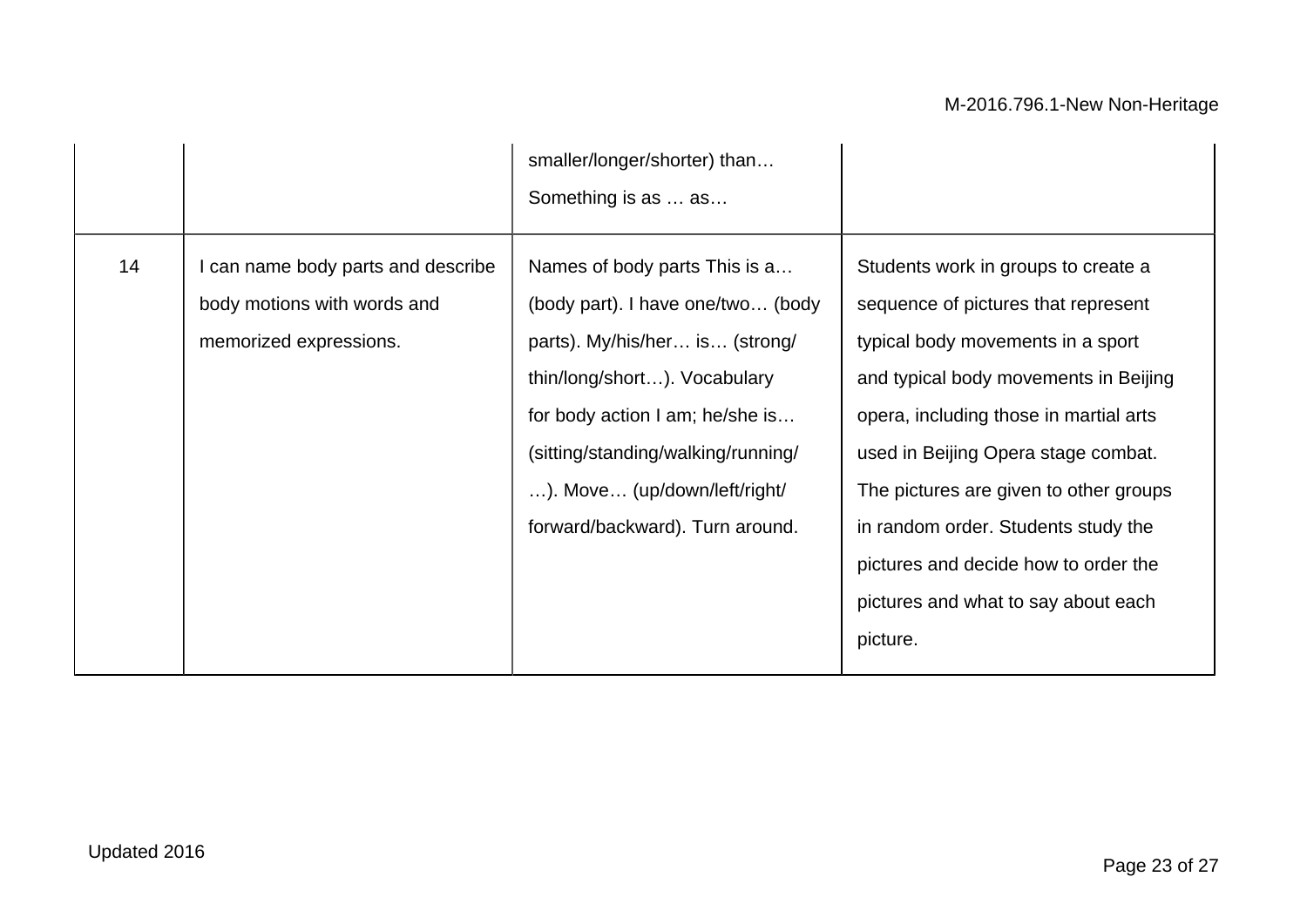| 15 | I can identify colors and describe<br>their simple symbolic meanings in<br>Beijing opera and in my culture. | (color)means(emotion)is a<br>color for | The teacher puts a colored sticker on<br>each student's back. Students work in<br>pairs. They tell each other the meaning<br>of this color so that the other student<br>can figure out which color they have<br>on their back. Teacher switches the<br>stickers. Students go on for another<br>round. Students work in groups to design<br>a new facial mask for a figure in a Beijing<br>opera performance and then explain why<br>they pick these colors. Students each |
|----|-------------------------------------------------------------------------------------------------------------|----------------------------------------|---------------------------------------------------------------------------------------------------------------------------------------------------------------------------------------------------------------------------------------------------------------------------------------------------------------------------------------------------------------------------------------------------------------------------------------------------------------------------|
|    |                                                                                                             |                                        | design a T-shirt for their student club,<br>and explain why they pick those colors.                                                                                                                                                                                                                                                                                                                                                                                       |

### **Presentational Writing**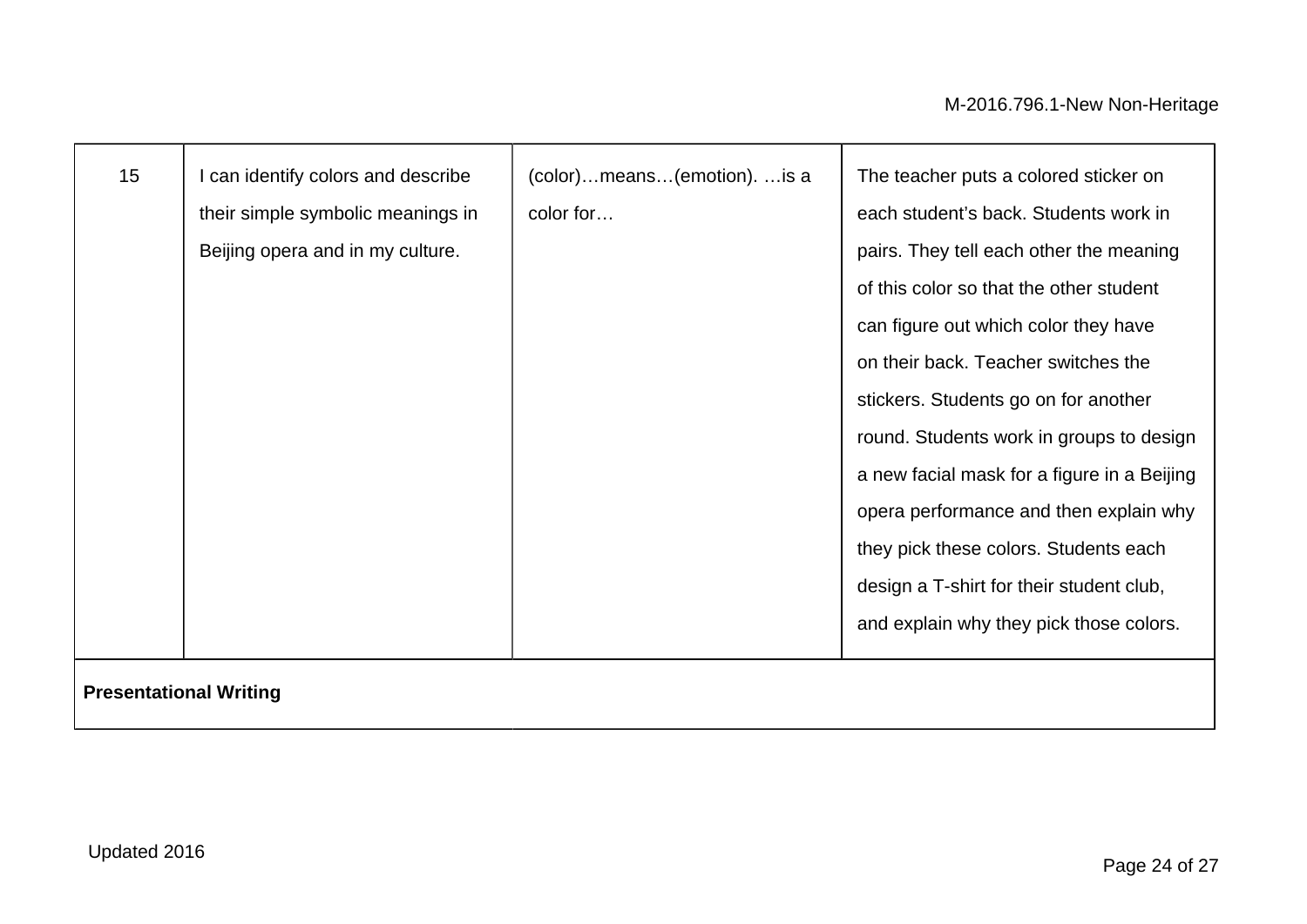| 16 | I can write about a person's facial<br>features and facial expressions<br>and about a person's body<br>parts and body postures using<br>learned phrases and memorized<br>expressions. | Words for body parts and face<br>Words for colors Somebody often<br>(smiles/cries/frowns/). Somebody<br>$is$ (smiling/crying/frowning/).<br>Somebody's (facial feature) is<br>(big/small/wide/long/round). | Students write captions in Chinese<br>characters (using simple phrases) for<br>Beijing opera flyers and pictures in a<br>magazine under images of different<br>people.                                                                                                                                                                              |
|----|---------------------------------------------------------------------------------------------------------------------------------------------------------------------------------------|------------------------------------------------------------------------------------------------------------------------------------------------------------------------------------------------------------|-----------------------------------------------------------------------------------------------------------------------------------------------------------------------------------------------------------------------------------------------------------------------------------------------------------------------------------------------------|
| 17 | I can list my family members, their<br>relationship with me and what they<br>like to do. I can list that of Mulan's.                                                                  | Words for family members<br>Vocabulary of family members<br>numbers from 1-100 Someone<br>often does (job/hobby)                                                                                           | Students are shown pictures of activities<br>that Mulan's family usually does. One<br>student imitates these activities and<br>other students name them. The teacher<br>asks each student to draw two numbers<br>from 1-8, which each represents one<br>activity. Students stands up and try<br>to find one who likes to do the same<br>activities. |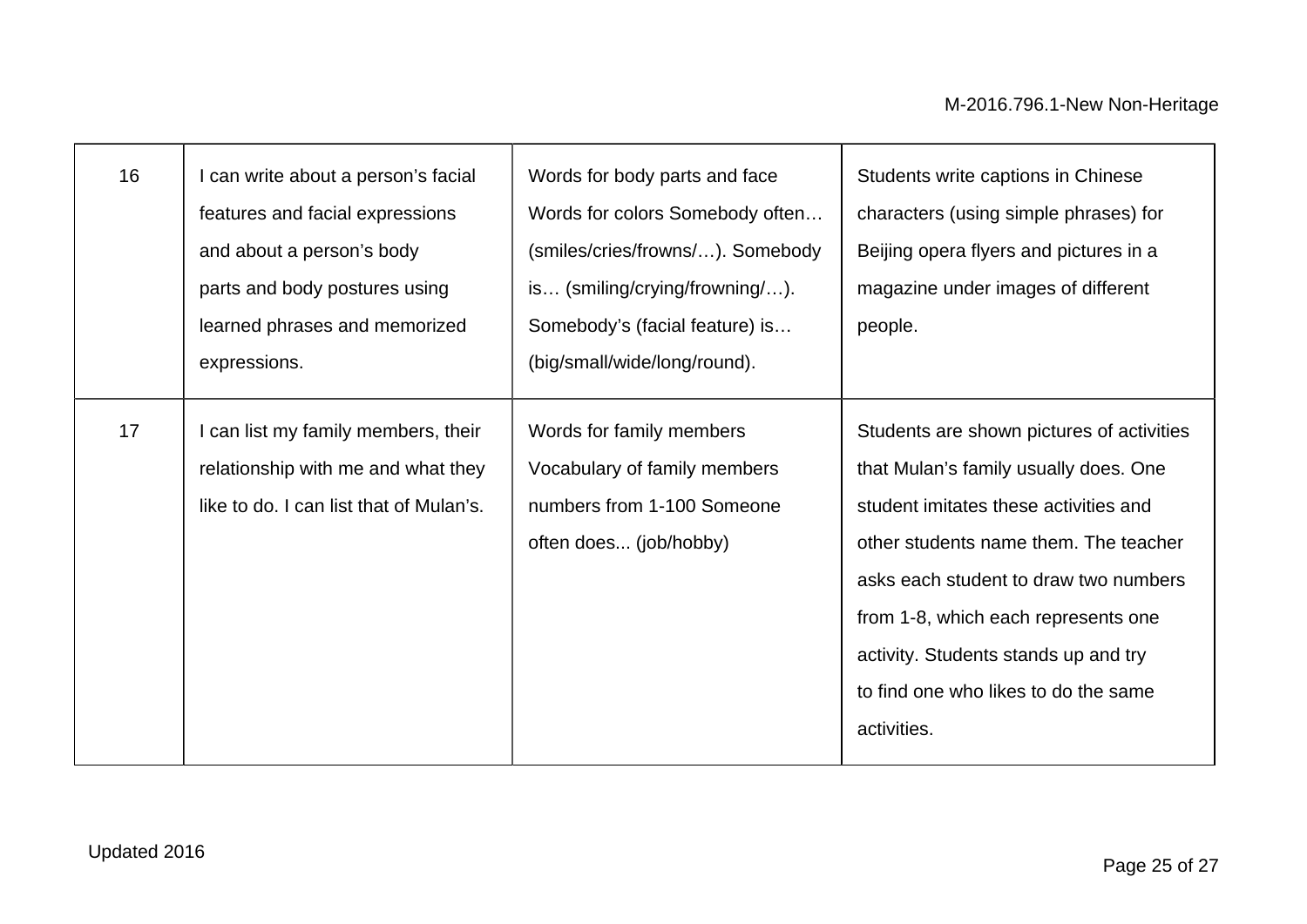| 18 | can express some dates, times,       | Time expressions Location      | Students work in groups to create a                                           |
|----|--------------------------------------|--------------------------------|-------------------------------------------------------------------------------|
|    | and places in order to create simple | expressions Welcome to Looking | ticket and a flyer for their final Beijing                                    |
|    | tickets and flyers for shows.        | forward to                     | Opera performance using learned<br>expressions for time, date, location, etc. |

### **Materials & Other Resources**

Authentic texts Show tickets Show flyers Beijing opera instruction videos Beijing opera and movie clips TV interview clips Movie trailers Weibo (social media) Movie review website (douban.com) Blogs Show programs Online stores' web pages Beijing opera face masks and other arts and crafts Beijing opera costume pieces

### **Daily Schedule**

| <b>Schedule</b> | <b>Activity</b>                                  |
|-----------------|--------------------------------------------------|
| 8:45-9:00       | Opening activity, clarifying learning objectives |
| $9:00 - 10:00$  | Class: new key learning material for the day     |